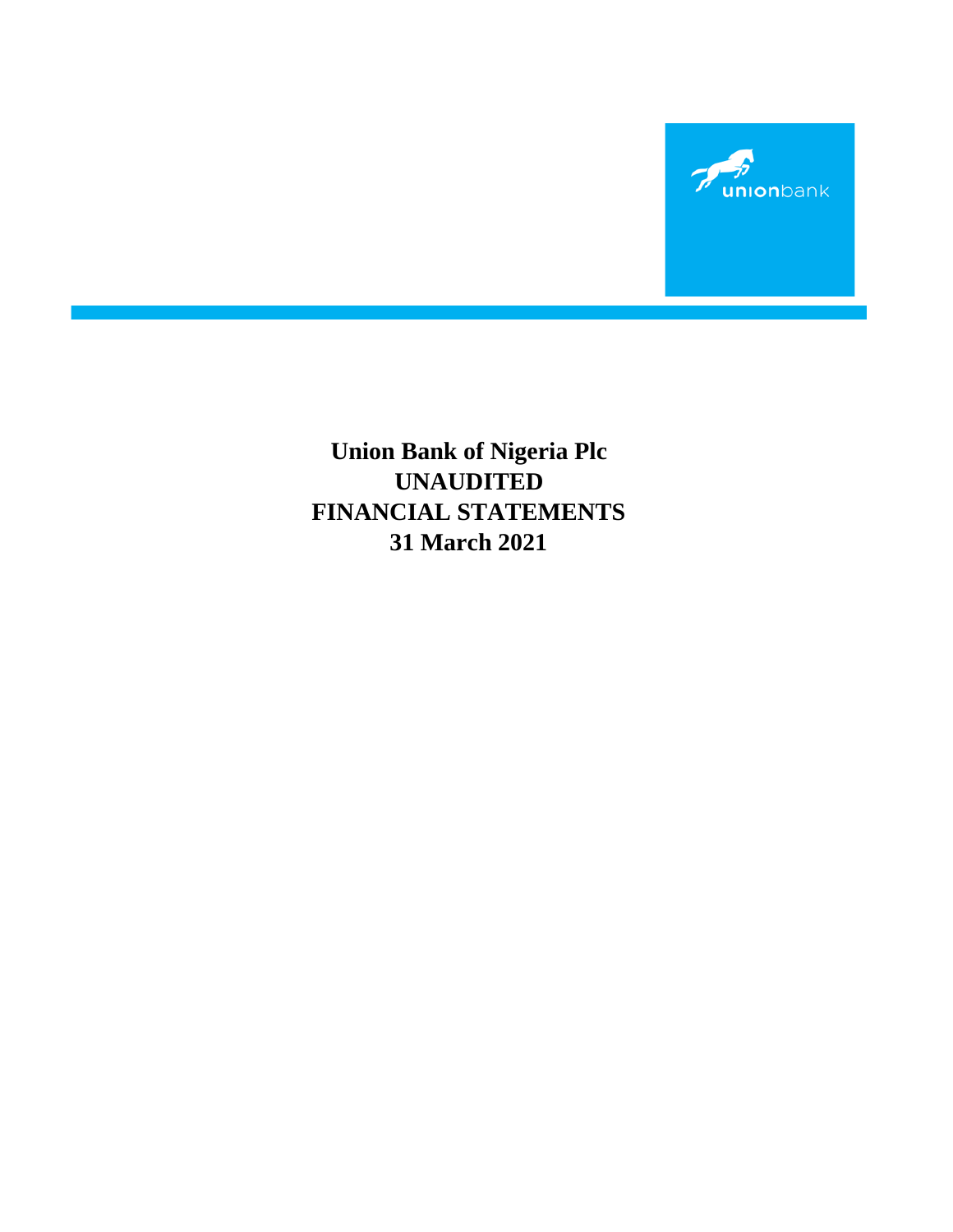# **Consolidated and Separate Statements of Profit or Loss and Other Comprehensive Income**

 $For the period ended$ 

|                                                                                                  |                | Group          |                  | <b>Bank</b>      |                |
|--------------------------------------------------------------------------------------------------|----------------|----------------|------------------|------------------|----------------|
|                                                                                                  |                | March          | March            | March            | March          |
|                                                                                                  | <b>Notes</b>   | 2021           | 2020             | 2021             | 2020           |
|                                                                                                  |                | N million      | N million        | N million        | N million      |
| <b>Gross earnings</b>                                                                            |                | 36,793         | 43,909           | 36,396           | 42,644         |
|                                                                                                  |                |                |                  |                  |                |
| Interest income                                                                                  | $\mathbf{1}$   | 22,249         | 29,780           | 22,235           | 29,712         |
| Interest expense                                                                                 | $\mathbf{1}$   | (11,253)       | (14, 827)        | (11,326)         | (14,890)       |
| Net interest income (NRFF)                                                                       |                | 10,996         | 14,953           | 10,909           | 14,822         |
| Net impairment charge for credit losses                                                          | 6              | (802)          | (3,558)          | (802)            | (3,558)        |
| Net interest income after impairment charge for credit losses                                    |                | 10,194         | 11.395           | 10,107           | 11,264         |
| Net fee and commission income                                                                    | 2              | 3,059          | 3,110            | 3,057            | 3,110          |
| Net trading income                                                                               | 3              | 2,352          | 5,001            | 2,351            | 5,001          |
| Recoveries                                                                                       |                | 3,382          | 501              | 3,382            | 501            |
| Net income from other financial instruments at fair value through profit or loss                 | $\overline{4}$ | 3,030          | 1,451            | 3,030            | 1,451          |
| Other operating income                                                                           | 5              | 2,369          | 2,895            | 2,340            | 2,868          |
| Non interest income (NII)                                                                        |                | 14,192         | 12,959           | 14,160           | 12,932         |
| <b>Operating income</b>                                                                          |                | 24,386         | 24,354           | 24,268           | 24,196         |
| Net impairment write-back/(loss) on other financial assets                                       | 6              | (4)            | ä,               | (4)              |                |
|                                                                                                  |                |                |                  |                  |                |
| Net operating income after net impairment write-back/(loss) on other financial assets            |                | 24,382         | 24,354           | 24,264           | 24,196         |
| Personnel expenses                                                                               | 7              | (7, 163)       | (8,184)          | (7,127)          | (8, 151)       |
| Depreciation and amortisation                                                                    |                | (1,918)        | (1,619)          | (1,916)          | (1,615)        |
| Other operating expenses                                                                         | 8              | (8,265)        | (8,216)          | (8,251)          | (8,200)        |
| <b>Total expenses</b><br>Profit before income tax from continued operations                      |                | (17, 346)      | (18,019)         | (17,294)         | (17,966)       |
| Income tax expense                                                                               | 9              | 7,036<br>(251) | 6,335<br>(281)   | 6,970<br>(251)   | 6,230<br>(275) |
|                                                                                                  |                |                |                  |                  |                |
| Profit for the year from continued operations<br><b>Discontinued operations</b>                  |                | 6,785          | 6,054            | 6,719            | 5,955          |
| Gross income from discontinued operations                                                        | 34             | 353            | 1,170            |                  | ۰              |
| Gross expense from discontinued operations                                                       | 34             | (929)          | (1,208)          | ä,               |                |
| Profit/Loss before tax from discontinued operations                                              | 34             | (576)          | (38)             |                  |                |
|                                                                                                  |                |                |                  |                  |                |
| Income tax expense from discontinued operations                                                  | 34             |                |                  |                  | ×,             |
| Profit/Loss for the year from discontinued operations<br>Continuing and discontinued operations: | 34             | (576)          | (38)             | ٠                | ×.             |
| Profit before tax                                                                                |                | 6,460          | 6,298            | 6,970            | 6,230          |
| Income tax                                                                                       |                | (251)          | (281)            | (251)            | (275)          |
| Profit after tax                                                                                 |                | 6,209          | 6,017            | 6,719            | 5,955          |
|                                                                                                  |                |                |                  |                  |                |
| Other comprehensive income, net of income tax                                                    |                |                |                  |                  |                |
| Foreign currency translation differences for foreign operations                                  |                | 158            | 1,321            |                  |                |
| Fair value gains/(losses) on financial assets at FVTOCI                                          |                | (5,524)        | (5,292)          | (5,538)          | (5,293)        |
| Other comprehensive income for the year<br>Total comprehensive income for the year               |                | (5,366)<br>843 | (3,971)<br>2,046 | (5,538)<br>1,181 | (5,293)<br>662 |
| Profit attributable to:                                                                          |                |                |                  |                  |                |
| Equity holders of the Bank                                                                       |                | 6,204          | 5,988            | 6,719            | 5,955          |
| Non-controlling interest                                                                         |                | 5              | 29               |                  |                |
| Profit for the year                                                                              |                | 6,209          | 6,017            | 6,719            | 5,955          |
| Total comprehensive income attributable to:                                                      |                |                |                  |                  |                |
| Equity holders of the Bank                                                                       |                | 838            | 2,017            | 1,181            | 662            |
| Non-controlling interest                                                                         |                | 5              | 29               |                  |                |
|                                                                                                  |                |                |                  |                  |                |
|                                                                                                  |                |                |                  |                  |                |
| Total comprehensive income for the year                                                          |                | 843            | 2,046            | 1,181            | 662            |
| Earnings per share for profit from continued operations                                          |                |                |                  |                  |                |
| attributable to equity holders of Bank                                                           |                |                |                  |                  |                |
| Basic and diluted (Kobo)                                                                         |                | 23             | 21               | 23               | 20             |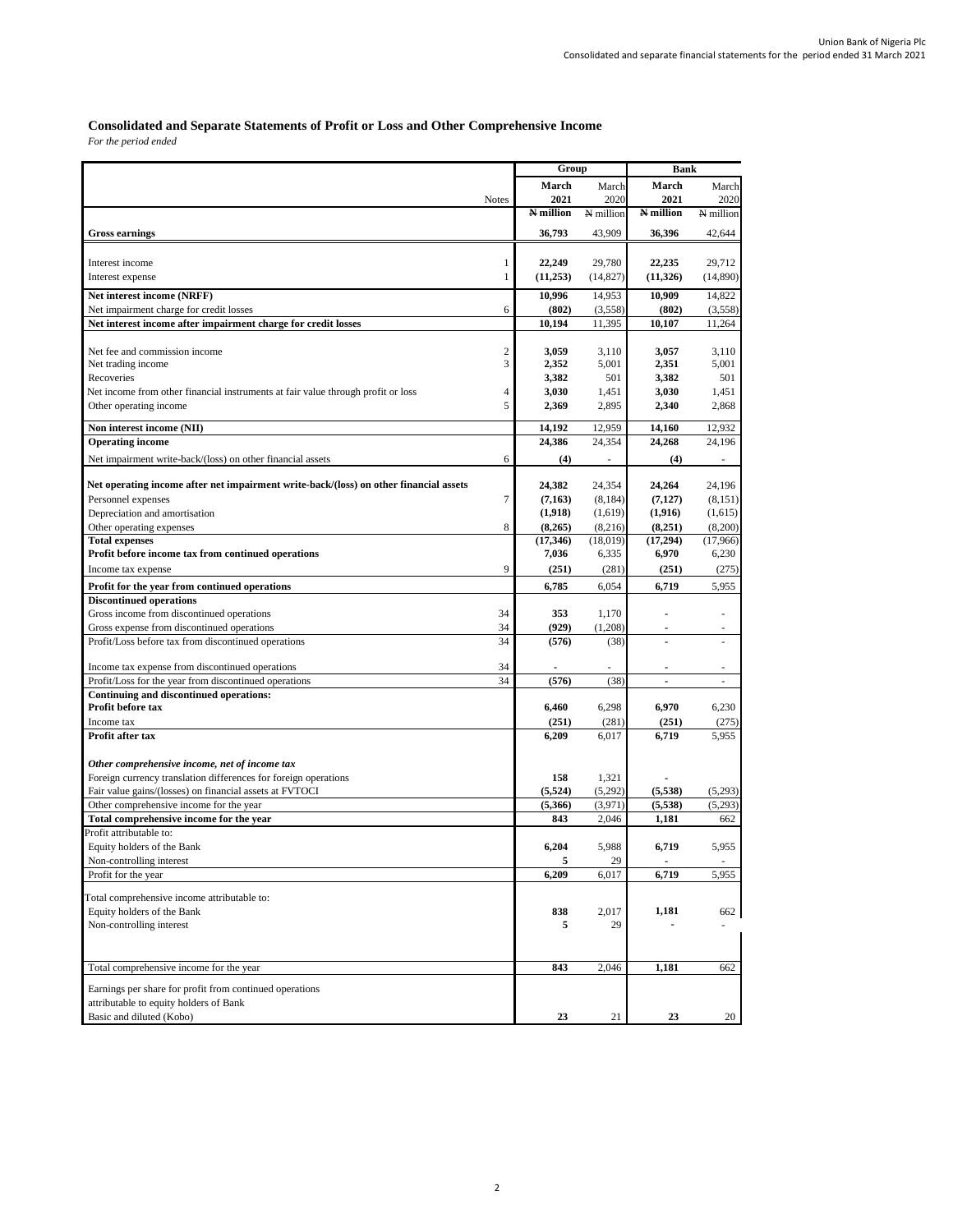# **Consolidated and Separate Statements of Financial Position**

| As at                                                 |              | Group         | Group          | <b>Bank</b>    | Bank        |
|-------------------------------------------------------|--------------|---------------|----------------|----------------|-------------|
|                                                       |              |               | 31 December    |                | 31 December |
|                                                       | <b>Notes</b> | 31 March 2021 | 2020           | 31 March 2021  | 2020        |
|                                                       |              | N million     | N million      | N million      | N million   |
| <b>ASSETS</b>                                         |              |               |                |                |             |
| Cash and cash equivalents                             | 11           | 296,951       | 270,707        | 296,951        | 262,730     |
| Financial assets at fair value through profit or loss | 12           | 9,786         | 52,212         | 9,786          | 52,212      |
| Pledged assets                                        | 13           | 96,077        | 100,007        | 96,077         | 100,007     |
| Derivative assets held for risk management            | 14           | 616           | 520            | 616            | 520         |
| Loans and advances to customers at amortised cost     | 15           | 712,582       | 692,803        | 712,582        | 692,803     |
| Investment securities                                 | 17           | 330,013       | 351,862        | 330,013        | 351,862     |
| Trading properties                                    | 18           | 187           | 187            | 187            | 187         |
| Investment properties                                 | 19           | 4,831         | 4,817          | $\overline{a}$ | ÷.          |
| Investment in subsidiaries                            | 20           |               |                | 2.195          | 2.195       |
| Property and equipment                                | 21           | 57,284        | 57,364         | 57,264         | 57,342      |
| Intangible assets                                     | 22           | 4,800         | 5,212          | 4,800          | 5,211       |
| <b>Right of Use Assets</b>                            | 23           | 2,707         | 2,740          | 2,707          | 2.740       |
| Deferred tax assets                                   | 24           | 95,875        | 95,875         | 95,875         | 95,875      |
| Cash reserve requirement                              | 25           | 402,355       | 356,452        | 402,355        | 356,452     |
| Other assets                                          | 25           | 82,406        | 83,500         | 82,742         | 83,775      |
| Defined benefit assets                                | 29           | 1,475         | 1,475          | 1,475          | 1,475       |
|                                                       |              | 2,097,945     | 2,075,734      | 2,095,625      | 2,065,386   |
| Assets classified as held for sale                    | 34           | 58,062        | 115,292        | 8,372          | 8,372       |
| <b>TOTAL ASSETS</b>                                   |              | 2,156,007     | 2,191,026      | 2,103,997      | 2,073,758   |
| <b>LIABILITIES</b>                                    |              |               |                |                |             |
| Derivative liabilities held for risk management       | 14           | 87            | $\overline{2}$ | 87             | 2           |
| Deposits from banks                                   | 26           |               | 4,018          |                | 4.018       |
| Deposits from customers                               | 26           | 1,121,407     | 1,126,287      | 1,126,321      | 1,131,116   |
| Current tax liabilities                               | 27           | 1.047         | 797            | 1.028          | 778         |
| Deferred tax liabilities                              | 24           | 280           | 280            |                |             |
| Lease Liabilites                                      | 28           | 1,868         | 1,812          | 1,868          | 1,812       |
| Other liabilities                                     | 28           | 476,639       | 425,718        | 479,014        | 425,117     |
| Employee benefit obligations                          | 29           | 1,079         | 996            | 1,077          | 996         |
| Debt securities issued                                | 30           | 13,519        | 14,020         | 13,519         | 14,020      |
| <b>Commercial Papers</b>                              | 31           | 34,886        | 34,609         | 34,886         | 34,609      |
| Long term subordinated bond                           | 32           | 30,776        | 29,546         | 30,776         | 29,546      |
| Other borrowed funds                                  | 33           | 166,721       | 184,223        | 166,721        | 184,223     |
|                                                       |              | 1,848,308     | 1,822,308      | 1,855,296      | 1,826,237   |
|                                                       |              |               |                |                |             |
| Liabilities classified as held for sale               | 34(c)        | 42,539        | 104,400        |                |             |
| <b>TOTAL LIABILITIES</b>                              |              | 1,890,847     | 1,926,708      | 1,855,296      | 1,826,237   |
| <b>EQUITY</b>                                         |              |               |                |                |             |
|                                                       |              |               |                |                |             |
| Share capital and share premium                       | 35           | 148,090       | 148,090        | 148,090        | 148,090     |
| <b>Retained Earnings</b>                              |              | 28,403        | 23,399         | 36,922         | 31,403      |
| Other reserves                                        |              | 81,983        | 86,149         | 63,690         | 68,028      |
| EQUITY ATTRIBUTABLE TO EQUITY -                       |              |               |                |                |             |
| <b>HOLDERS OF THE BANK</b>                            |              | 258,476       | 257,638        | 248,702        | 247,521     |
| Non-controlling interest                              | 36           | 6,685         | 6,680          | $\overline{a}$ | ä,          |
| <b>TOTAL EQUITY</b>                                   |              | 265,161       | 264,318        | 248,702        | 247,521     |
|                                                       |              |               |                |                |             |
| <b>TOTAL LIABILITIES AND EQUITY</b>                   |              | 2,156,007     | 2,191,026      | 2,103,997      | 2,073,758   |

The financial statements were approved by the Board of Directors on 26 April, 2021 and signed on its behalf by:

 **\_\_\_\_\_\_\_\_\_\_\_\_\_\_\_\_\_\_\_\_\_\_ \_\_\_\_\_\_\_\_\_\_\_\_\_\_\_\_\_\_\_\_\_ \_\_\_\_\_\_\_\_\_\_\_\_\_\_\_\_\_\_\_\_\_**  $\frac{1}{\sqrt{\frac{1}{\sqrt{\frac{1}{\sqrt{\frac{1}{\sqrt{\frac{1}{\sqrt{\frac{1}{\sqrt{\frac{1}{\sqrt{\frac{1}{\sqrt{\frac{1}{\sqrt{\frac{1}{\sqrt{\frac{1}{\sqrt{\frac{1}{\sqrt{\frac{1}{\sqrt{\frac{1}{\sqrt{\frac{1}{\sqrt{\frac{1}{\sqrt{\frac{1}{\sqrt{\frac{1}{\sqrt{\frac{1}{\sqrt{\frac{1}{\sqrt{\frac{1}{\sqrt{\frac{1}{\sqrt{\frac{1}{\sqrt{\frac{1}{\sqrt{\frac{1}{\sqrt{\frac{1}{\sqrt{\frac{1}{\sqrt{\frac{1}{\sqrt{\frac{1}{\sqrt{\frac{1}{\sqrt{\frac{1}{\sqrt{\frac{$ 

Group Managing Director Ag. Board Chair Chief Financial Officer Ag. Board Chair FRC/2021/003/00000023088 FRC/2014/ICAN/00000006110 FRC/2020/003/00000020477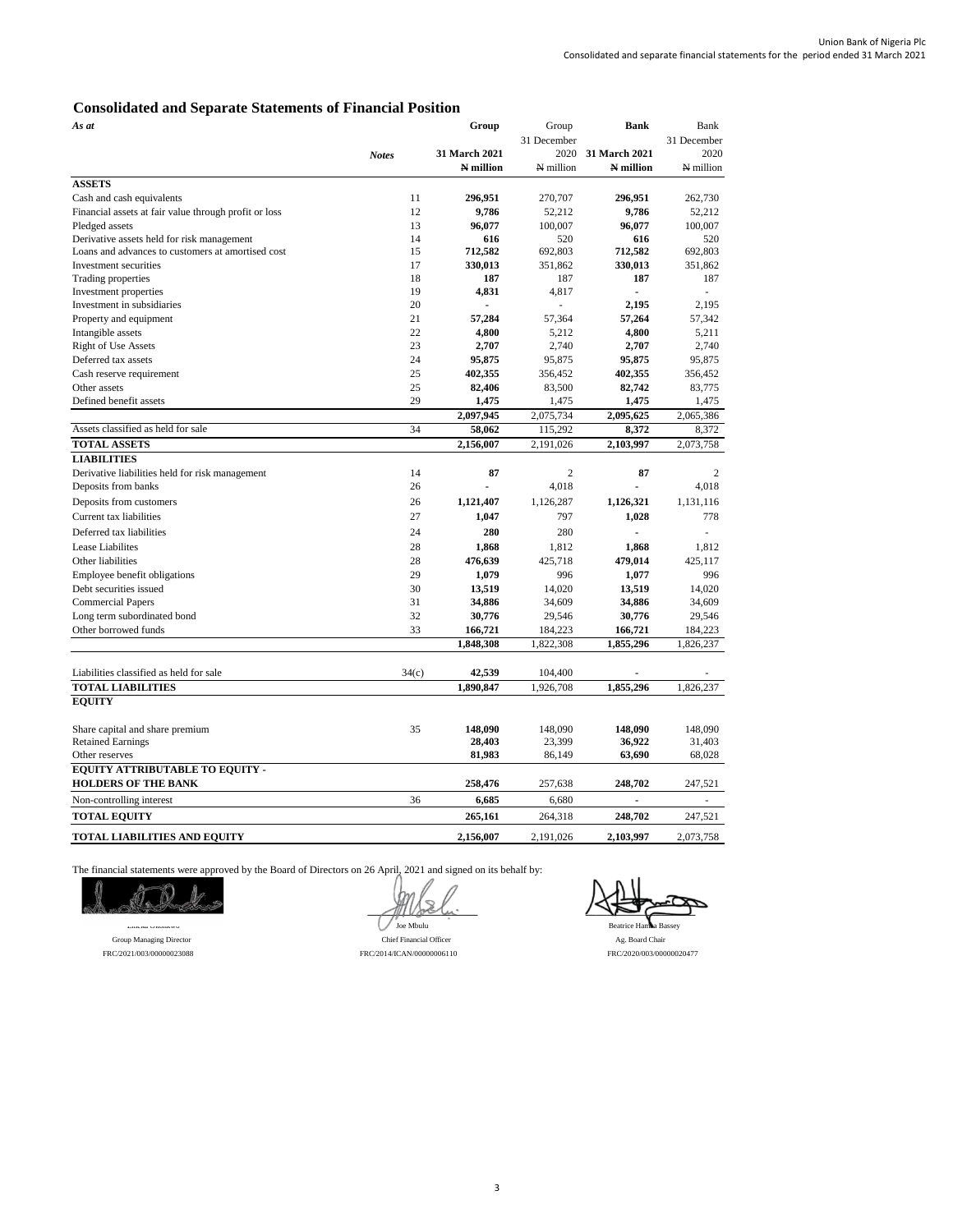# **Consolidated and Separate Statements of Changes in Equity**

## *For the period ended 31 March 2021* **Group**

| -----                                                 | <b>Share</b> | <b>Share</b>             | <b>Statutor</b>                         | Fair<br>value            | Regulatory     | <b>AGSM</b><br><b>EIS</b> | Other                    | <b>Retained</b> |              | Non-<br>controlling | <b>Total</b> |
|-------------------------------------------------------|--------------|--------------------------|-----------------------------------------|--------------------------|----------------|---------------------------|--------------------------|-----------------|--------------|---------------------|--------------|
|                                                       | capital      |                          | premium y reserve                       | reserve                  | risk reserve   | <b>Reserv</b>             | reserves                 | earnings        | <b>Total</b> | interest            | equity       |
|                                                       |              |                          | N million N million N million N million |                          | N million      | N millior                 | N million                | N million       | N million    | N million           | N million    |
| Balance at 1 January 2020                             | 14,633       | 133,457                  | 36,151                                  | 19,079                   | 7,674          | 3,577                     | 19,668                   | 23,399          | 257,638      | 6,680               | 264,318      |
| Total comprehensive income for the period             |              |                          |                                         |                          |                |                           |                          |                 |              |                     |              |
| Profit for the period                                 |              |                          | 1,008                                   |                          |                |                           |                          | 5,196           | 6,204        | 5                   | 6,209        |
| Other comprehensive income, net of tax                |              |                          |                                         |                          |                |                           |                          |                 |              |                     |              |
| Foreign currency translation difference               |              |                          |                                         |                          |                |                           | 158                      |                 | 158          |                     | 158          |
| Fair value gains/(loss) on investment                 |              |                          |                                         | (5,524)                  |                |                           |                          |                 | (5,524)      |                     | (5,524)      |
| Translation gains                                     |              |                          |                                         |                          |                |                           |                          |                 |              |                     |              |
| Equity settled share based payment                    |              |                          |                                         |                          |                |                           |                          |                 |              |                     |              |
| Appropriation:                                        |              |                          |                                         |                          |                |                           |                          |                 |              |                     |              |
| Transfer from regulatory reserves                     |              |                          |                                         |                          | 192            |                           |                          | (192)           |              |                     |              |
| Transfer from other reserves                          |              |                          |                                         |                          |                |                           |                          |                 |              |                     |              |
| Total comprehensive income for the ye                 |              |                          | 1,008                                   | (5,524)                  | 192            | $\overline{a}$            | 158                      | 5,004           | 838          | 5                   | 843          |
| Transactions with owners, recorded directly in equity |              |                          |                                         |                          |                |                           |                          |                 |              |                     |              |
| Contributions by and distributions to owners          |              |                          |                                         |                          |                |                           |                          |                 |              |                     |              |
| Shares issued during the year                         | (0)          |                          |                                         |                          |                |                           |                          |                 | (0)          |                     | (0)          |
| Net expenses on shares issued                         |              |                          |                                         |                          |                |                           |                          |                 |              |                     |              |
| Dividend paid                                         |              |                          |                                         |                          |                |                           |                          |                 | (0)          |                     | (0)          |
| Equity-settled share-based payment                    |              |                          |                                         |                          |                |                           |                          |                 |              |                     |              |
| Disposal of subsidiaries                              |              |                          |                                         |                          |                |                           |                          |                 |              |                     |              |
| Transfer from Share Based Payment R                   |              |                          |                                         |                          |                |                           |                          |                 |              |                     |              |
| Total contribution and (distributions) t              | (0)          | $\overline{\phantom{a}}$ | $\blacksquare$                          | $\overline{\phantom{a}}$ | $\blacksquare$ | $\overline{\phantom{a}}$  | $\overline{\phantom{a}}$ | $\blacksquare$  | (1)          | $\blacksquare$      | (1)          |
| <b>Balance at 31 March 2021</b>                       | 14.633       | 133,457                  | 37,159                                  | 13,555                   | 7,866          | 3,577                     | 19.826                   | 28,403          | 258,475      | 6.685               | 265,160      |

## **Group**

|                                            |        |                           |                          | Fair                                    |                          | <b>AGSM</b> |                          |                               |                          | Non-        |                     |
|--------------------------------------------|--------|---------------------------|--------------------------|-----------------------------------------|--------------------------|-------------|--------------------------|-------------------------------|--------------------------|-------------|---------------------|
|                                            | Share  |                           | <b>Share Statutor</b>    | value                                   | <b>Regulatory</b>        | <b>EIS</b>  |                          | <b>Other Retained</b>         |                          | controlling |                     |
|                                            |        | capital premium y reserve |                          | reserve                                 | risk reserve Reserve     |             | reserves                 | earnings                      | <b>Total</b>             | interest    | <b>Total equity</b> |
|                                            |        |                           |                          | N million N million N million N million | N million I million      |             |                          | N million N million N million |                          | N million   | N million           |
| Balance at 1 January 2020                  | 14,607 | 133,235                   | 32.453                   | 21,074                                  | 3,331                    | 2,358       | 17,304                   | 21,437                        | 245,799                  | 6,543       | 252,342             |
| Total comprehensive income                 |        |                           |                          |                                         |                          |             |                          |                               |                          |             |                     |
| Profit for the year                        |        | $\overline{\phantom{a}}$  | 893                      | $\overline{\phantom{a}}$                |                          |             | $\overline{\phantom{a}}$ | 5,095                         | 5,988                    | 29          | 6,017               |
| Other comprehensive income, net of tax     |        |                           |                          |                                         |                          |             |                          |                               |                          |             |                     |
| Foreign currency translation difference    |        |                           |                          |                                         | $\overline{\phantom{a}}$ |             | 1,321                    | $\overline{\phantom{a}}$      | 1,321                    | ٠           | 1,321               |
| Fair value gains/(loss) on investment at F |        |                           | $\overline{\phantom{a}}$ | (5,292)                                 | ٠                        |             | $\overline{\phantom{0}}$ | ٠                             | (5,292)                  | ٠           | (5,292)             |
| Transfer from regulatory risk reserves     |        |                           |                          |                                         | (3,331)                  |             | $\overline{\phantom{a}}$ | 3,331                         | $\overline{\phantom{0}}$ | ٠           |                     |
| Total comprehensive income                 |        |                           | 893                      | (5,292)                                 | (3,331)                  |             | 1.321                    | 8,426                         | 2,017                    | 29          | 2,046               |
| <b>Balance at 31 March 2020</b>            | 14,607 | 133,235                   | 33,346                   | 15,782                                  |                          | 2,358       | 18,625                   | 29,863                        | 247,816                  | 6,572       | 254,388             |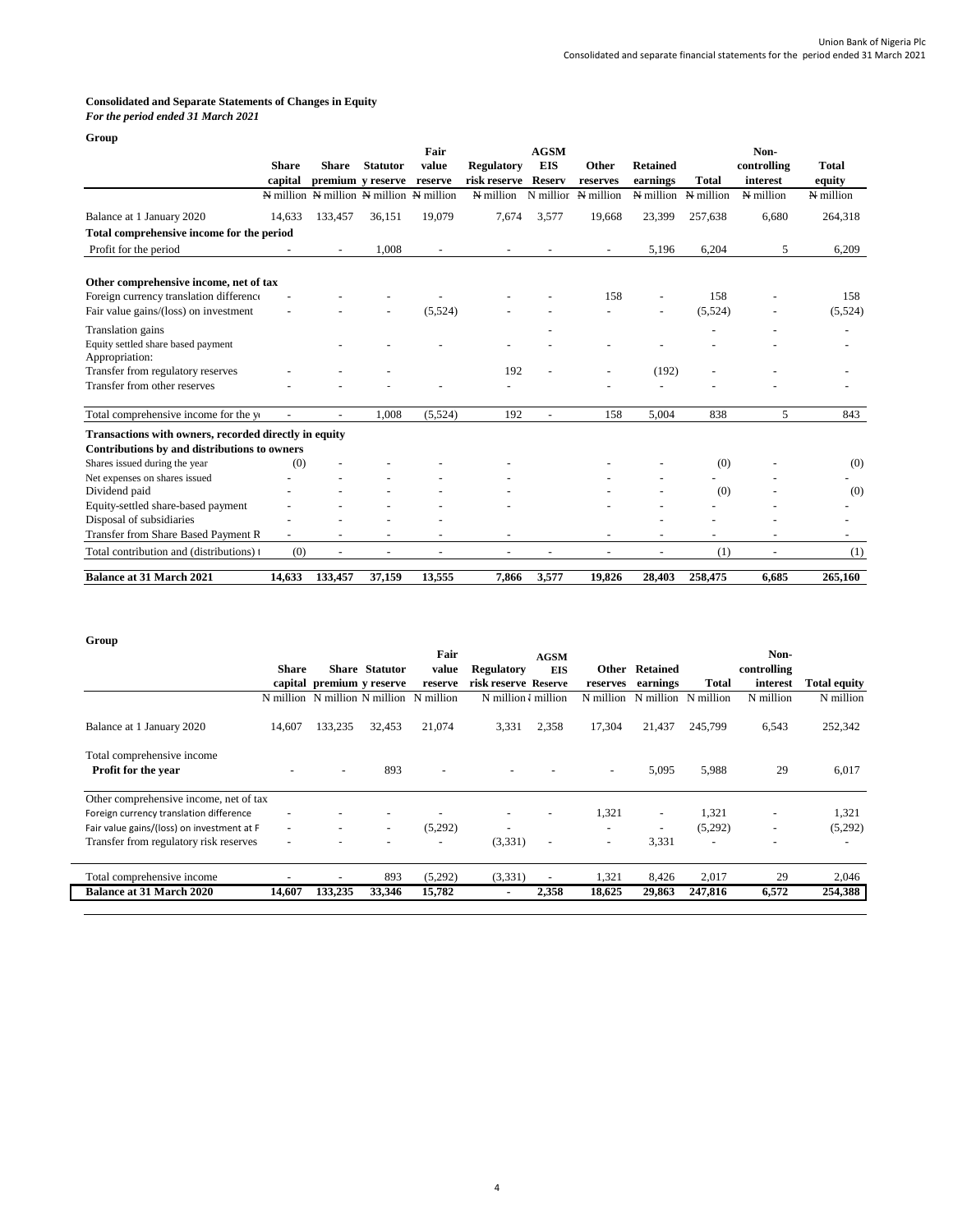# **Consolidated and Separate Statements of Changes in Equity**

*For the period ended 31 March 2021*

**Bank**

|                                                       | <b>Share</b> | <b>Share</b>             | <b>Statutory</b> |           | Fair value Regulatory risk | <b>AGSMEIS</b> | Other     | <b>Retained</b> |              |
|-------------------------------------------------------|--------------|--------------------------|------------------|-----------|----------------------------|----------------|-----------|-----------------|--------------|
|                                                       | capital      | premium                  | reserve          | reserves  | reserves                   | <b>Reserve</b> | reserves  | earnings        | <b>Total</b> |
|                                                       | N million    | N million                | N million        | N million | N million                  | N million      | N million | N million       | N million    |
| Balance at 1 January 2021                             | 14,633       | 133,457                  | 36,151           | 18,414    | 7,674                      | 3,577          | 2,212     | 31,403          | 247,521      |
| Total comprehensive income for the year               |              |                          |                  |           |                            |                |           |                 |              |
| Profit or loss                                        |              |                          | 1,008            |           |                            |                |           | 5,711           | 6,719        |
| Other comprehensive income                            |              |                          |                  |           |                            |                |           |                 |              |
| Foreign currency translation diferrence               |              |                          |                  |           |                            |                |           |                 |              |
| Fair value gains/(loss) on investment at              |              |                          |                  |           |                            |                |           |                 |              |
| <b>FVTOCI</b>                                         |              |                          |                  | (5,538)   |                            |                |           |                 | (5,538)      |
| Equity settled share based payment                    |              |                          |                  |           |                            |                |           |                 |              |
| Remeasurement of defined benefit liability            |              |                          |                  |           |                            |                |           |                 |              |
| Transfer between reserves                             |              |                          |                  |           | 192                        |                |           | (192)           |              |
| Total comprehensive income for the year               | ٠            | $\overline{\phantom{a}}$ | 1.008            | (5,538)   | 192                        | ٠              | ٠         | 5,519           | 1.181        |
|                                                       |              |                          |                  |           |                            |                |           |                 |              |
| Transactions with owners, recorded directly in equity |              |                          |                  |           |                            |                |           |                 |              |
| Contributions by and distributions to owners          |              |                          |                  |           |                            |                |           |                 |              |
| Shares issued during the year                         | (0)          |                          |                  |           |                            |                |           |                 | (0)          |
| Net expenses on shares issued                         |              |                          |                  |           |                            |                |           |                 |              |
| Dividend paid                                         |              |                          |                  |           |                            |                |           |                 |              |
| Shares redeemed during the year                       |              |                          |                  |           |                            |                |           |                 | (0)          |
| Equity-settled share-based payment                    |              |                          |                  |           |                            |                |           |                 |              |
| Transfer to retained earning                          |              |                          |                  |           |                            |                |           |                 |              |
| Transfer to/(from) other reserves                     |              |                          |                  |           |                            |                |           |                 |              |
| Increase/dilution in non-controlling interest         |              |                          |                  |           |                            |                |           |                 |              |
| Proceeds of financial accommodation from AMCON        |              |                          |                  |           |                            |                |           |                 |              |
| Total contribution and (distributions) to owners      | (0)          | ä,                       | ÷                |           | ä,                         | ٠              | ٠         |                 | (1)          |
| <b>Balance at 31 March 2021</b>                       | 14,633       | 133,457                  | 37,159           | 12.876    | 7.866                      | 3,577          | 2.212     | 36,922          | 248,702      |

# *For the period ended 30 March 2020*

**Bank**

|                                                 | <b>Share</b><br>capital | <b>Share</b><br>premium  | <b>Statutory</b><br>reserve | reserves  | Fair value Regulatory risk<br>reserves | <b>AGSMEIS</b><br><b>Reserve</b> | Other<br>reserves        | <b>Retained</b><br>earnings | <b>Total</b> |
|-------------------------------------------------|-------------------------|--------------------------|-----------------------------|-----------|----------------------------------------|----------------------------------|--------------------------|-----------------------------|--------------|
|                                                 | N million               | N million                | N million                   | N million | N million                              | N million                        | N million                | N million                   | N million    |
| Balance at 1 January 2019                       | 14,607                  | 133,235                  | 32,453                      | 19,960    | 3,331                                  | 2,358                            | 1,925                    | 23,323                      | 231,192      |
| Total comprehensive income                      |                         |                          |                             |           |                                        |                                  |                          |                             |              |
| Profit or loss                                  |                         | $\overline{\phantom{a}}$ | 893                         |           |                                        |                                  | $\overline{\phantom{a}}$ | 5,062                       | 5,955        |
| Other comprehensive income, net of tax          |                         |                          |                             |           |                                        |                                  |                          |                             |              |
| Fair value gains/(loss) on investment at FVTOCI |                         |                          |                             | (5,293)   |                                        |                                  |                          |                             | (5,293)      |
| Transfer between reserves                       |                         | $\overline{\phantom{a}}$ | ۰                           |           | (3,331)                                |                                  |                          | 3,331                       |              |
| Total contribution and distributions to owners  |                         | 602                      | 893                         | (5,293)   | (3,331)                                |                                  |                          | 8,393                       | 662          |
| <b>Balance at 31 March 2020</b>                 | 14.607                  | 133,235                  | 32,453                      | 19,960    | 3,331                                  | 2,358                            | 1,925                    | 31,716                      | 231,854      |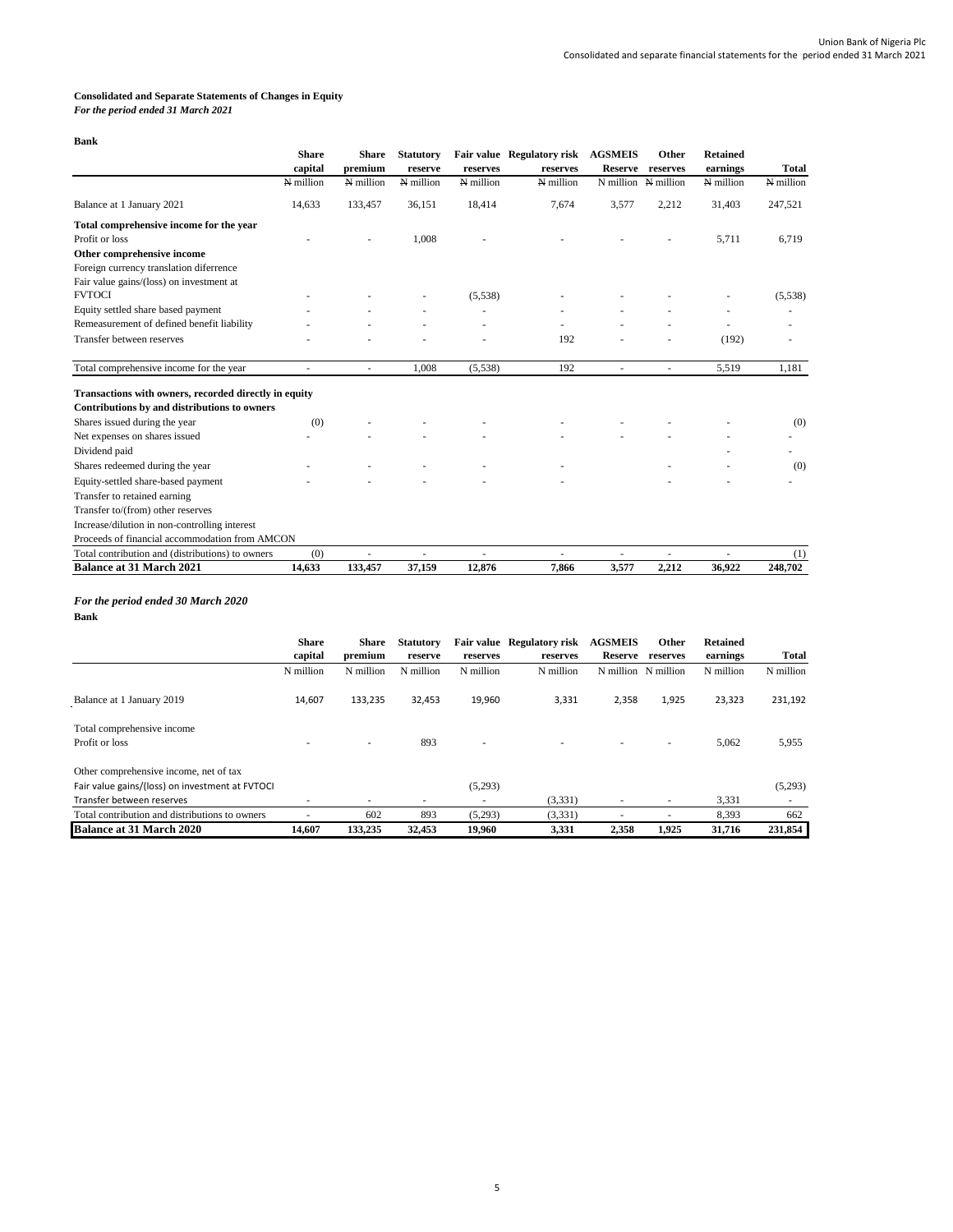## **Consolidated and Separate Statements of Cash Flows**

*For the period ended* 

|                                                                 | Group         | Group         | <b>Bank</b>              | Bank          |
|-----------------------------------------------------------------|---------------|---------------|--------------------------|---------------|
|                                                                 | 31 March 2021 | 31 March 2020 | 31 March 2021            | 31 March 2020 |
|                                                                 | N million     | N million     | N million                | N million     |
| Cash flows from operating activities                            |               |               |                          |               |
| Profit for the year                                             | 6,209         | 6,017         | 6,719                    | 5,955         |
| Income tax expense                                              | 251           | 281           | 251                      | 275           |
| Profit before tax                                               | 6,460         | 6,298         | 6,970                    | 6,230         |
|                                                                 |               |               |                          |               |
| <b>Adjustments for:</b>                                         |               |               |                          |               |
| Impairment losses on loans and advances                         | 802           | 3,558         | (4,752)                  | 3,558         |
| Recoveries on loans and advances                                | (3,382)       | (501)         | (3,382)                  | (501)         |
| Reversal of impairment on other assets                          | 4             | ÷.            | 4                        |               |
| Gain on sale of property and equipment                          | (103)         | (10)          | (103)                    | (6)           |
| Gain on disposal of unquoted equity at FVTOCI                   | (20)          | L.            | (20)                     |               |
| Depreciation of property and equipment                          | 1,443         | 1,082         | 1,443                    | 1,078         |
| Amortisation of intangible assets                               | 477           | 522           | 478                      | 522           |
| Dividend income from equity investment                          | (958)         | ÷,            | (958)                    |               |
| Interest paid on borrowings                                     | 6.585         | 6,779         | 6,585                    | 6,779         |
| Contributions to defined contribution plans                     | 148           | 151           | 147                      | 151           |
| Increase in liability for defined benefit plans                 | 1             | 30            | 1                        | 30            |
| Write-off of property and equipment                             | ÷,            | (88, 203)     | $\overline{\phantom{a}}$ | (88,203)      |
|                                                                 |               |               |                          |               |
|                                                                 | 11,457        | (66, 737)     | 6,412                    | (66, 804)     |
| Change in financial assets at fair value through profit or loss | 42,426        | 18,735        | 42,426                   | 18,735        |
| Change in pledged assets                                        | 3,930         | (26, 607)     | 3,930                    | (26, 607)     |
| Change in loans and advances to customers                       | (17, 199)     | (15,587)      | (11, 645)                | (15,587)      |
| Change in right of use asset                                    | (2,707)       |               | (2,707)                  |               |
| Change in other assets                                          | 11,508        | (186, 825)    | 15,749                   | (92, 427)     |
| Change in defined benefit assets                                | $\bf{0}$      | (9,155)       | $\bf{0}$                 | (9,177)       |
| Change in derivative financial instruments-assets               | (96)          | (191)         | (96)                     | (191)         |
| Change in derivative financial instruments-liabilities          | 85            |               | 85                       |               |
| Change in deposits from customers                               | (4,880)       | 11,093        | (4,795)                  | 11,218        |
| Change in lease liability                                       | 56            |               | 56                       |               |
| Change in other liabilities                                     | 51,230        | 122,576       | 54,206                   | 123,480       |
|                                                                 | 95,811        | (152, 698)    | 103,622                  | (57,360)      |
| Income tax paid                                                 | (1)           | (1)           | (1)                      | (1)           |
| Payment from defined contribution plan                          | (146)         | (150)         | (145)                    | (150)         |
| Payment from defined benefit plan                               | 79            | 287           | 78                       | 289           |
| Net cash provided by/(used in) operating activities             | 95,743        | (152, 562)    | 103,554                  | (57, 222)     |
|                                                                 |               |               |                          |               |
| <b>Cash flows from investing activities</b>                     |               |               |                          |               |
| Addtions to investment properties                               | (14)          | (48)          |                          |               |
| Proceeds from sale of property and equipment                    | 102           | 12            | 103                      | 6             |
| Acquisition of investment securities                            | 19,584        | (55, 528)     | 16,331                   | (58, 534)     |
| Acquisition of property and equipment                           | (1,327)       | (3,300)       | (1,365)                  | (3,300)       |
| Acquisition of intangible assets                                | (67)          | (1,383)       | (67)                     | (1, 383)      |
| Dividend income received                                        | 958           |               | 958                      |               |
| Net cash generated from/(used in) investing activities          | 19,236        | (60, 246)     | 15,960                   | (63,210)      |
|                                                                 |               |               |                          |               |
| Cash flows from financing activities                            |               |               |                          |               |
| Inflow from other borrowings                                    | (14, 448)     |               | (14, 448)                |               |
| Repayment of borrowings                                         | (16, 851)     | 122,072       | (6,585)                  | 122,976       |
| Interest paid on borrowings                                     | (92, 472)     | (6,779)       | (99, 137)                | (6,779)       |
| Inflow from commercial papers issued                            | 34,886        | 320           | 34,886                   | 320           |
| Net cash generated from/(used in) financing activities          | (88, 885)     | 115,613       | (85, 284)                | 116,517       |
|                                                                 |               |               |                          |               |
| Net increase/(decrease) in cash and cash equivalents            | 26,093        | (8,992)       | 34,229                   | (3,915)       |
| Cash and cash equivalents at beginning of year                  | 270,707       | 320,303       | 262,730                  | 320,707       |
| Effect of exchange rate fluctuations on cash held               | 159           | 1,461         | 296,959                  |               |
| Cash and cash equivalents at end of period                      | 296,959       | 312,772       |                          | 316,792       |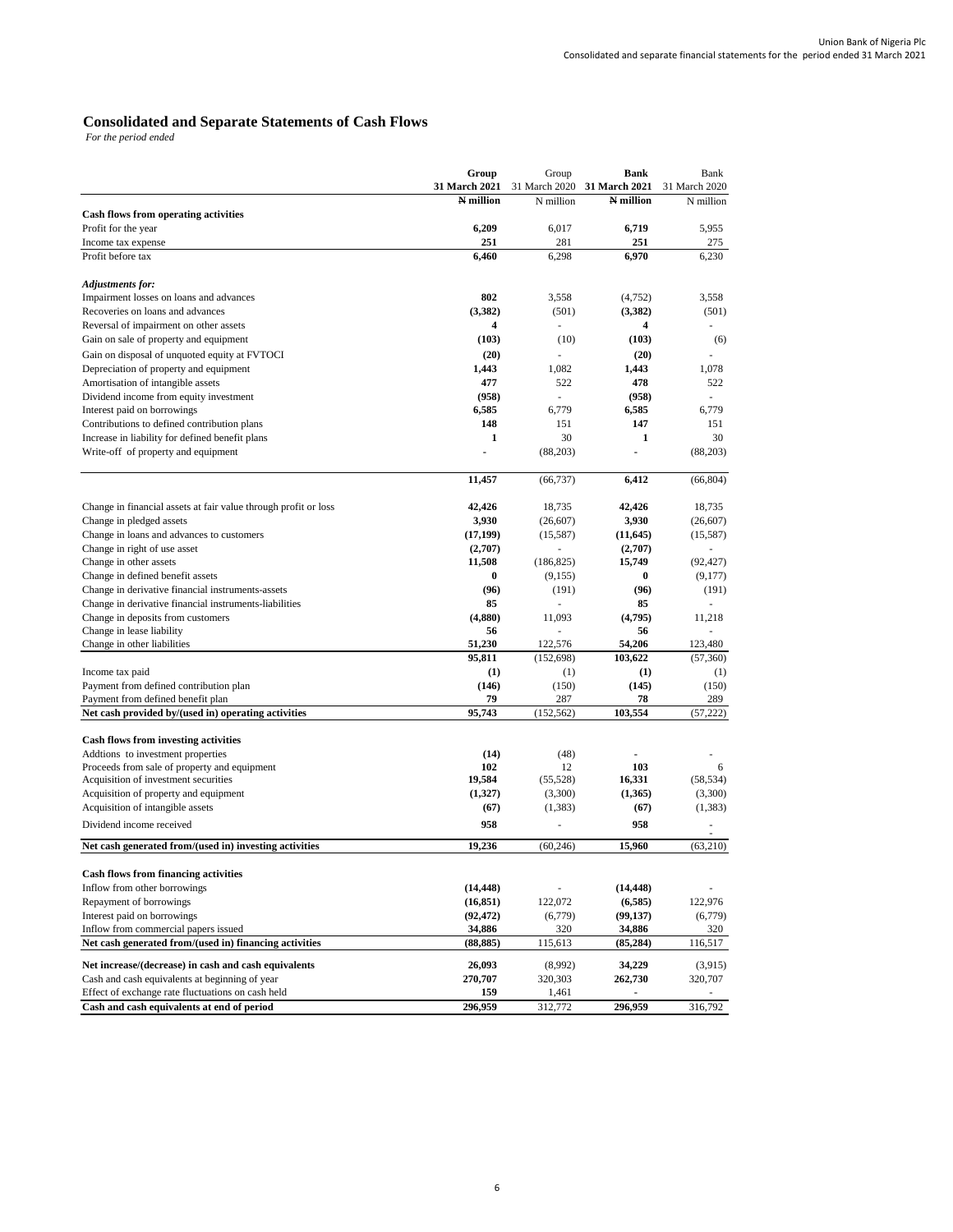## **1 Net interest income**

|                                 | Group     | Group      | Bank      | Bank      |
|---------------------------------|-----------|------------|-----------|-----------|
|                                 | March     |            | March     | March     |
|                                 | 2021      | March 2020 | 2021      | 2020      |
|                                 | N million | N million  | N million | N million |
| Interest income                 |           |            |           |           |
| Cash and cash equivalents       | 448       | 6.490      | 434       | 6,489     |
| Loans and advances to customers | 19,297    | 18,120     | 19,297    | 18,133    |
| Investment securities           | 2.504     | 5.170      | 2.504     | 5,090     |
| Total interest income           | 22,249    | 29,780     | 22,235    | 29,712    |
| <b>Interest expense</b>         |           |            |           |           |
| Deposits from customers         | 4,612     | 7,987      | 4,685     | 8,050     |
| Lease liability                 | 56        | 61         | 56        | 61        |
| Other borrowed funds            | 6,585     | 6,779      | 6,585     | 6,779     |
| Total interest expense          | 11,253    | 14,827     | 11,326    | 14,890    |
| Net interest income             | 10,996    | 14,953     | 10,909    | 14,822    |

## **2 Net fees and commission income**

|                                                    | Group     | Group      | <b>Bank</b> | Bank      |
|----------------------------------------------------|-----------|------------|-------------|-----------|
|                                                    | March     |            | March       | March     |
|                                                    | 2021      | March 2020 | 2021        | 2020      |
|                                                    | N million | N million  | N million   | N million |
| Credit Related fees and commissions income         | 1.564     | 1.068      | 1.564       | 1,068     |
| Account Maintenance Fee                            | 483       | 406        | 483         | 406       |
| E-business fee income                              | 1,530     | 2,092      | 1,531       | 2,092     |
| Commission on LCs, Invisible Trades and Guarantees | 531       | 309        | 531         | 309       |
| Other fees and commission                          | 15        | 25         | 15          | 25        |
|                                                    | 4.123     | 3.900      | 4.124       | 3,900     |
| Fees and commission expenses                       | (1.065)   | (789)      | (1.065)     | (789)     |
|                                                    | 3,059     | 3.110      | 3.057       | 3.110     |

| $(a)$ E-business fee income  |           |            |             |             |
|------------------------------|-----------|------------|-------------|-------------|
|                              | Group     | Group      | <b>Bank</b> | Bank        |
|                              | March     |            | March       | March       |
|                              | 2021      | March 2020 | 2021        | 2020        |
|                              | N million | N million  | N million   | N million   |
| ATM not-on-us                | 716       | 1,163      | 716         | 1,163       |
| <b>POS</b>                   | 190       | 173        | 190         | 173         |
| E-card maintenance           | 600       | 731        | 600         | 731         |
| Online transfer              | 21        | 19         | 21          | 19          |
|                              | 1,525     | 2,086      | 1,525       | 2,086       |
| Card FX gain/(loss)          | 5         | 6          | 5           | 6           |
|                              | 1,530     | 2.092      | 1,531       | 2,092       |
| <b>E-business fee charge</b> |           |            |             |             |
|                              | Group     | Group      | <b>Bank</b> | <b>Bank</b> |
|                              | March     |            | March       | March       |
|                              | 2021      | March 2020 | 2021        | 2020        |
|                              | N million | N million  | N million   | N million   |
| ATM remote-on-us             | 556       | 408        | 556         | 408         |
| POS                          | 78        | 58         | 78          | 58          |
| E-card maintenance           | 407       | 290        | 407         | 290         |
| Online transfer              | 25        | 33         | 25          | 33          |
| Priority pass card           |           |            |             |             |
|                              | 1,065     | 789        | 1,065       | 789         |
| <b>Net E-business fee</b>    | 465       | 1,303      | 466         | 1,303       |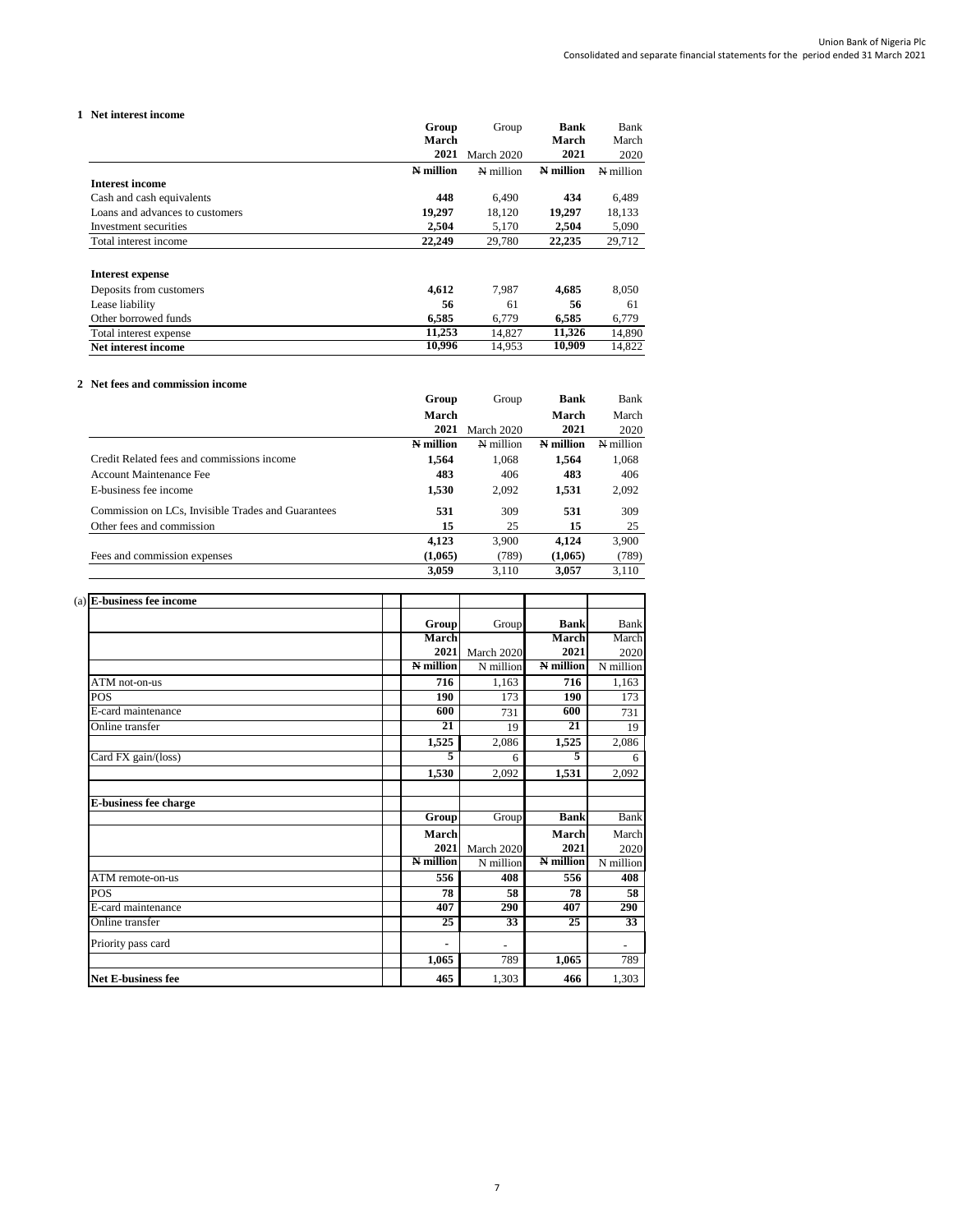# **3 Net trading income/(loss)**

|                                                        | Group     | Group     | <b>Bank</b>     | Bank      |
|--------------------------------------------------------|-----------|-----------|-----------------|-----------|
|                                                        | March     | March     |                 | March     |
|                                                        | 2021      |           | 2020 March 2021 | 2020      |
|                                                        | N million | N million | N million       | N million |
| Gain on disposal of fixed income securities            | 956       | 4.968     | 956             | 4.968     |
| Mark to market gains/losses on fixed income securities | (1,087)   | (434)     | (1,087)         | (434)     |
| Foreign exchange gain on trading                       | 2.483     | 467       | 2.482           | 467       |
|                                                        | 2.352     | 5.001     | 2.351           | 5.001     |

#### **4 Net income from other financial instruments at fair value through profit or loss**

|                                                                                   | Group<br>March | Group<br>March | <b>Bank</b>     | Bank<br>March |
|-----------------------------------------------------------------------------------|----------------|----------------|-----------------|---------------|
|                                                                                   | 2021           |                | 2020 March 2021 | 2020          |
|                                                                                   | N million      | N million      | N million       | N million     |
| Equity instruments at FVTPL:                                                      |                |                |                 |               |
| Equity                                                                            | 3,160          | 2.365          | 3,160           | 2,365         |
| Derivatives held for risk management purposes:<br>Foreign exchange swap contracts | (130)          | (914)          | (130)           | (914)         |
|                                                                                   | 3,030          | 1.451          | 3,030           | 1.451         |

# **5 Other operating income**

|                                             | Group     | Group     | <b>Bank</b>     | Bank      |
|---------------------------------------------|-----------|-----------|-----------------|-----------|
|                                             | March     | March     |                 | March     |
|                                             | 2021      |           | 2020 March 2021 | 2020      |
|                                             | N million | N million | N million       | N million |
| Dividends                                   | 958       |           | 958             |           |
| Gains on disposal of property and equipment | 103       | 10        | 103             | 6         |
| Foreign exchange revaluation gain           | 529       | 2.663     | 529             | 2,663     |
| Rental income                               | 51        | 71        | 51              | 71        |
| Sundry income                               | 708       | 151       | 679             | 128       |
|                                             | 2.369     | 2.895     | 2.340           | 2.868     |

# (a) Sundry income

|                    | Group     | Group     | <b>Bank</b>     | Bank      |
|--------------------|-----------|-----------|-----------------|-----------|
|                    | March     | March     |                 | March     |
|                    | 2021      |           | 2020 March 2021 | 2020      |
|                    | N million | N million | N million       | N million |
| Cash handling fees | 69        | 25        | 15              | 25        |
| Other income       | 409       | 126       | 664             | 103       |
|                    | 708       | 151       | 679             | 128       |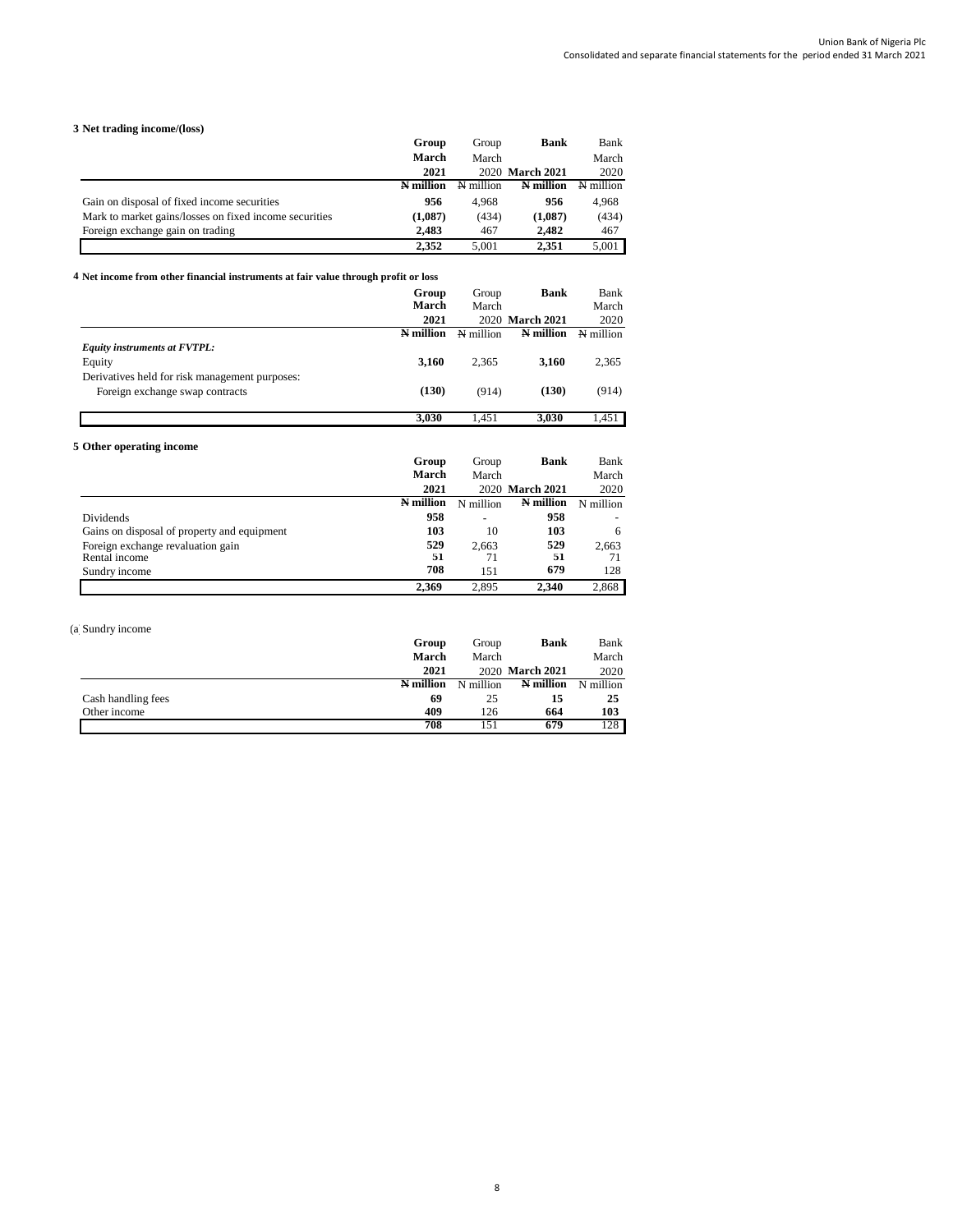## **6 Net Impairment charge on financial assets**

|                                                          | Group<br>March | Group<br>March | <b>Bank</b>     | Bank<br>March |
|----------------------------------------------------------|----------------|----------------|-----------------|---------------|
|                                                          | 2021           |                | 2020 March 2021 | 2020          |
|                                                          | N million      | N million      | N million       | N million     |
|                                                          |                |                |                 |               |
| Total impairment write-back/charge on loans and advances | 802            | 3.558          | 802             | 3,558         |
| Net impairment charge/(write-back) for credit losses     | 802            | 3.558          | 802             | 3,558         |
| Net impairment write-back on other financial assets      | 4              |                | 4               |               |
| Total net impairment loss on financial assets            | 806            | 3,558          | 806             | 3,558         |
|                                                          |                |                |                 |               |

## **7 Personnel expenses**

|                                                            | Group     | Group     | <b>Bank</b>     | Bank      |
|------------------------------------------------------------|-----------|-----------|-----------------|-----------|
|                                                            | March     | March     |                 | March     |
|                                                            | 2021      |           | 2020 March 2021 | 2020      |
|                                                            | N million | N million | N million       | N million |
|                                                            |           |           |                 |           |
| Wages and salaries                                         | 7,014     | 8.003     | 6.979           | 7,970     |
| Contributions to defined contribution plans                | 148       | 151       | 147             | 151       |
| Interest and current service cost on defined benefit plans |           | 30        |                 | 30        |
|                                                            | 7.163     | 8.184     | 7.127           | 8,151     |

| 8 Other operating expenses                    |           |           |                 |           |
|-----------------------------------------------|-----------|-----------|-----------------|-----------|
|                                               | Group     | Group     | Bank            | Bank      |
|                                               | March     | March     |                 | March     |
|                                               | 2021      |           | 2020 March 2021 | 2020      |
|                                               | N million | N million | N million       | N million |
| <b>NDIC</b> Premium                           | 1,335     | 1,159     | 1,335           | 1,159     |
| <b>AMCON</b> surcharge                        | 2,888     | 2,259     | 2,888           | 2,259     |
| Non-discretionary regulatory costs            | 4,223     | 3,418     | 4,223           | 3,418     |
| Auditors' remuneration                        | 47        | 47        | 45              | 45        |
| <b>Rents and Rates</b>                        | 254       | 165       | 253             | 165       |
| Accomodation and travels                      | 49        | 134       | 49              | 131       |
| Fleet management and vehicle related expenses | 148       | 148       | 148             | 148       |
| Repair and Maintenance                        | 336       | 362       | 333             | 361       |
| Professional fees                             | 351       | 394       | 347             | 394       |
| Advertising and Promotion expenses            | 249       | 267       | 249             | 267       |
| Security expense                              | 368       | 384       | 368             | 384       |
| Expenses on software                          | 1,336     | 1,196     | 1,336           | 1,196     |
| Donations and Subscriptions                   | 15        | 125       | 15              | 125       |
| Cash movement expense                         | 313       | 281       | 313             | 281       |
| Diesel and power                              | 495       | 1,208     | 491             | 1,199     |
| Insurance                                     | 81        | 87        | 81              | 86        |
|                                               | 8,265     | 8,216     | 8,251           | 8,200     |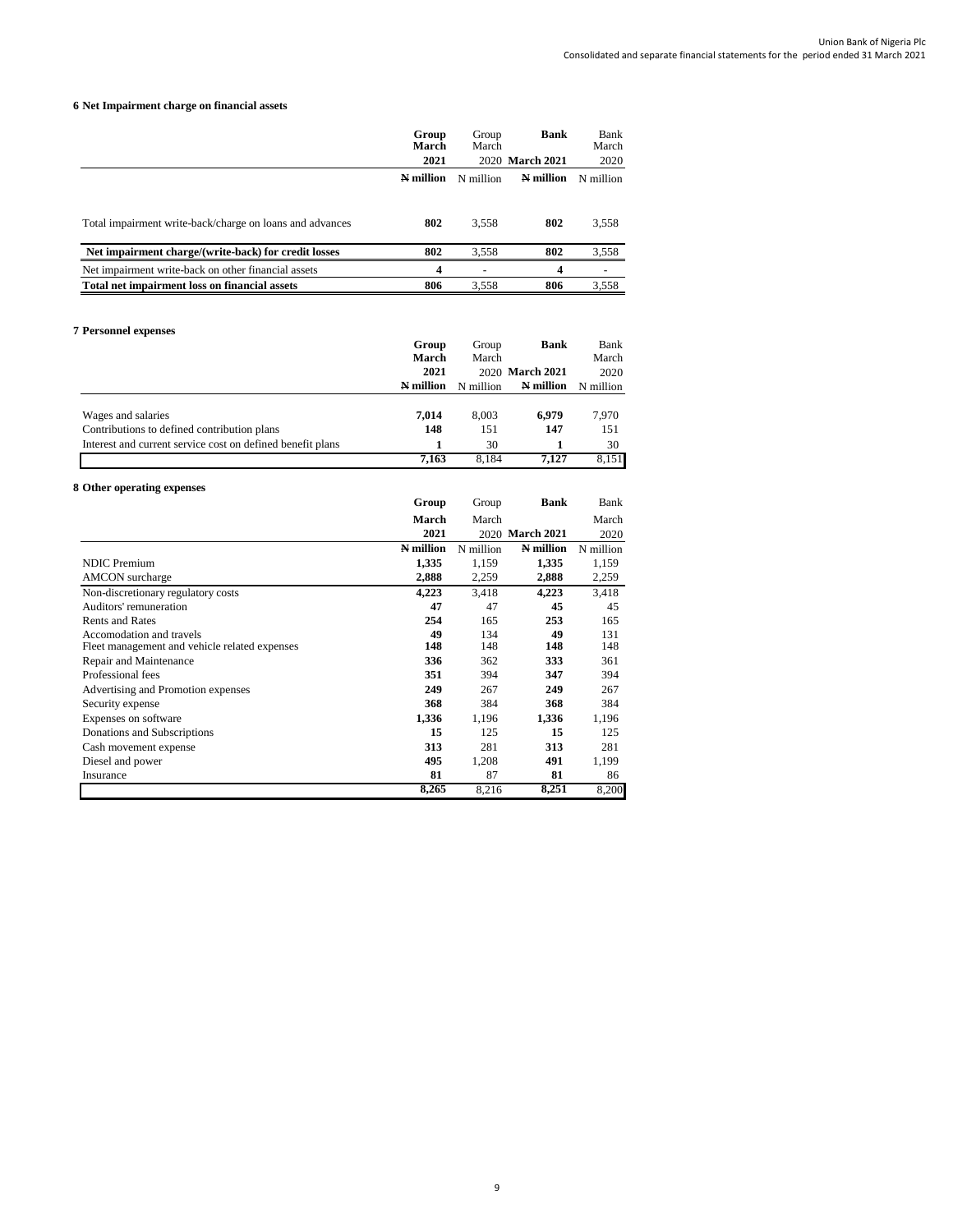## **9 Income tax expense**

## **(a) Recognised in the profit or loss**

|                                                   | Group            | Group             | Bank       | Bank       |
|---------------------------------------------------|------------------|-------------------|------------|------------|
|                                                   | March 2021       | <b>March 2020</b> | March 2021 | March 2020 |
|                                                   | <b>N</b> million | N million         | N million  | N million  |
| <b>Current tax expense</b>                        |                  |                   |            |            |
| Company Income Tax                                | 182              | 219               | 182        | 213        |
| Capital Gains tax                                 |                  | ۰                 | ۰          | ۰          |
| <b>NITDA Levy</b>                                 | 69               | 62                | 69         | 62         |
| <b>NPTF</b> Levy Expense                          |                  | ۰                 |            | ۰          |
| <b>Total tax expense</b>                          | 251              | 281               | 251        | 275        |
| Deferred tax expense                              |                  |                   |            |            |
| Origination and reversal of temporary differences |                  | ۰                 |            | ۰          |
| Total income tax expense                          | 251              | 281               | 251        | 275        |

## **10 Earnings per share**

#### **(a) Basic earnings per share**

Earnings/(loss) per share has been computed based on profit after taxation attributable to the Group ordinary shareholders and the weighted average number of shares in issue during the year is as follows.

*Weighted average number of ordinary shares*

|                                                  | Group                        | Group  | Bank                         | Bank   |
|--------------------------------------------------|------------------------------|--------|------------------------------|--------|
|                                                  | <b>March 2021</b> March 2020 |        | <b>March 2021</b> March 2020 |        |
| Issued ordinary shares at beginning of the year  | 29,264                       | 29.213 | 29,264                       | 29.213 |
| Weighted effect of shares issued during the year | 29,264                       | 29.213 | 29,264                       | 29.213 |

# **(b)** *Profit attributable to ordinary shareholders*

|                                                   | Group      | Group      | Bank       | Bank       |
|---------------------------------------------------|------------|------------|------------|------------|
| In millions of Nigerian Naira                     | March 2021 | March 2020 | March 2021 | March 2020 |
|                                                   |            |            |            |            |
| Profit from continuing operations attributable to | 6.780      | 6.025      | 6.719      | 5.955      |
| Basic earnings per share (in kobo)                | 23         |            |            |            |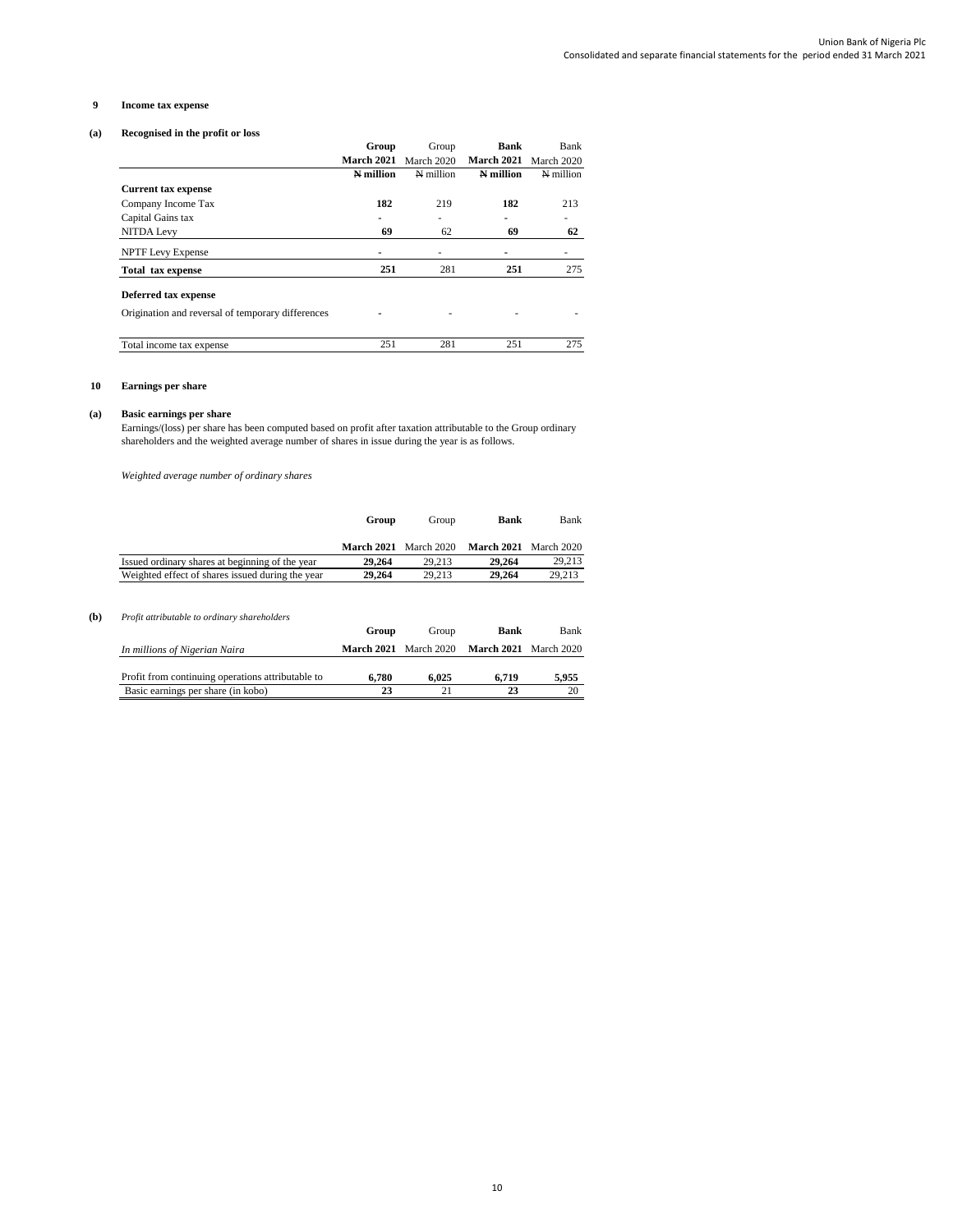| 11 - | Cash and cash equivalents                   | Group         | Group       | <b>Bank</b>          | Bank        |
|------|---------------------------------------------|---------------|-------------|----------------------|-------------|
|      |                                             |               | 31 December |                      | 31 December |
|      |                                             | 31 March 2021 | 2020        | <b>31 March 2021</b> | 2020        |
|      |                                             | N million     | N million   | N million            | N million   |
|      | Cash and balances with banks                | 99.034        | 118.653     | 99,034               | 110,677     |
|      | Unrestricted balances with central bank     | 20.506        | 5.730       | 20.506               | 5.730       |
|      | Money market placements                     | 177,419       | 146.332     | 177,419              | 146,330     |
|      |                                             | 296.959       | 270,715     | 296.959              | 262,738     |
|      | ECL Impairment on cash and cash equivalents | (8)           | (8)         | (8)                  | (8)         |
|      |                                             | 296.951       | 270,707     | 296.951              | 262,730     |

## **12 Financial assets at fair value through profit or loss**

|                  | Group         | Group       | Bank          | Bank        |
|------------------|---------------|-------------|---------------|-------------|
|                  |               | 31 December |               | 31 December |
|                  | 31 March 2021 | 2020        | 31 March 2021 | 2020        |
|                  | N million     | N million   | N million     | N million   |
| Government bonds | 4.799         | 1.358       | 4.799         | 1.358       |
| Treasury bills   | 4.987         | 50,854      | 4.987         | 50,854      |
|                  | 9.786         | 52.212      | 9.786         | 52.212      |

## **13 Pledged assets**

Financial assets that may be repledged or resold by counterparties

|                                 | Group         | Group       | <b>Bank</b>   | Bank        |
|---------------------------------|---------------|-------------|---------------|-------------|
|                                 |               | 31 December |               | 31 December |
|                                 | 31 March 2021 | 2020        | 31 March 2021 | 2020        |
|                                 | N million     | N million   | N million     | N million   |
| Treasury bills                  | 83,753        | 91,099      | 83.753        | 91,099      |
| <b>Bonds</b>                    | 12,028        | 8,618       | 12,028        | 8,618       |
| Placement                       | 310           | 304         | 310           | 304         |
| ECL Impairment on Pledged asset | (14)          | (14)        | (14)          | (14)        |
|                                 | 96,077        | 100.007     | 96,077        | 100.007     |

Financial assets are pledged as collateral as part of securitized borrowing under terms that are usual and customary for such activities.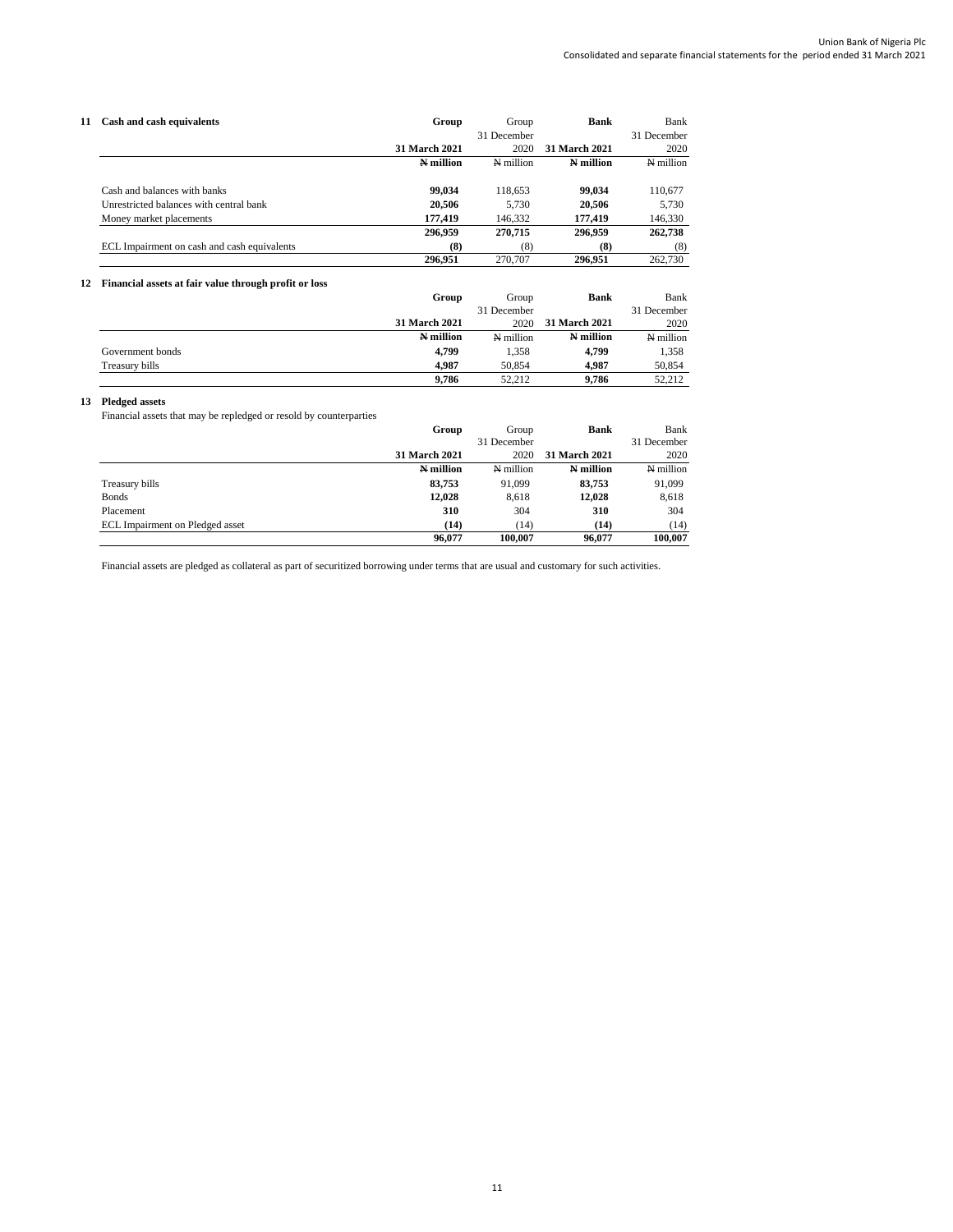## **14 Derivative financial instruments**

| Group                   | 31 March 2021                     |             | 31 December 2020 |               |  |
|-------------------------|-----------------------------------|-------------|------------------|---------------|--|
|                         | <b>Assets</b>                     | Liabilities | Assets           | Liabilities   |  |
|                         | N million                         | N million   | N million        | N million     |  |
| Instrument Type:        |                                   |             |                  |               |  |
| FX swaps                | 616                               | ۰           | 520              | ۰             |  |
| Non-deliverable futures |                                   | 87<br>- -   |                  | 2             |  |
|                         | $616 -$                           | 87          | 520              | $\mathcal{D}$ |  |
|                         |                                   |             |                  |               |  |
| <b>Bank</b>             | 31 March 2021<br>31 December 2020 |             |                  |               |  |
|                         | <b>Assets</b>                     | Liabilities | Assets           | Liabilities   |  |
|                         | N million                         | N million   | N million        | N million     |  |
| <b>Instrument Type:</b> |                                   |             |                  |               |  |
| FX swaps                | 616                               |             | 520              |               |  |
| Non-deliverable futures |                                   | 87<br>$ -$  |                  | 2             |  |
|                         | $616 -$                           | 87          | 520              | 2             |  |

The Group uses derivatives not designated in a qualifying hedge relationship, to manage its exposure to foreign currency risks. The instruments used include forward contracts and cross currency linked forward contracts.

#### **15 Loans and advances to customers at amortised cost**

| Group         | Group       | <b>Bank</b>   | Bank        |
|---------------|-------------|---------------|-------------|
|               | 31 December |               | 31 December |
| 31 March 2021 | 2020        | 31 March 2021 | 2020        |
| N million     | N million   | N million     | N million   |
| 348,109       | 355.615     | 348,109       | 355,615     |
| 409.334       | 381,097     | 409,334       | 381,096     |
| 757,443       | 736,712     | 757,443       | 736,711     |
|               |             |               |             |
| (9,196)       | (8,348)     | (9,196)       | (8,601)     |
| (13, 124)     | (16, 239)   | (13, 124)     | (12,744)    |
| (22, 541)     | (19, 322)   | (22, 541)     | (22, 564)   |
| (44, 861)     | (43,909)    | (44, 861)     | (43,909)    |
| 712.582       | 692.803     | 712.582       | 692,803     |
|               |             |               |             |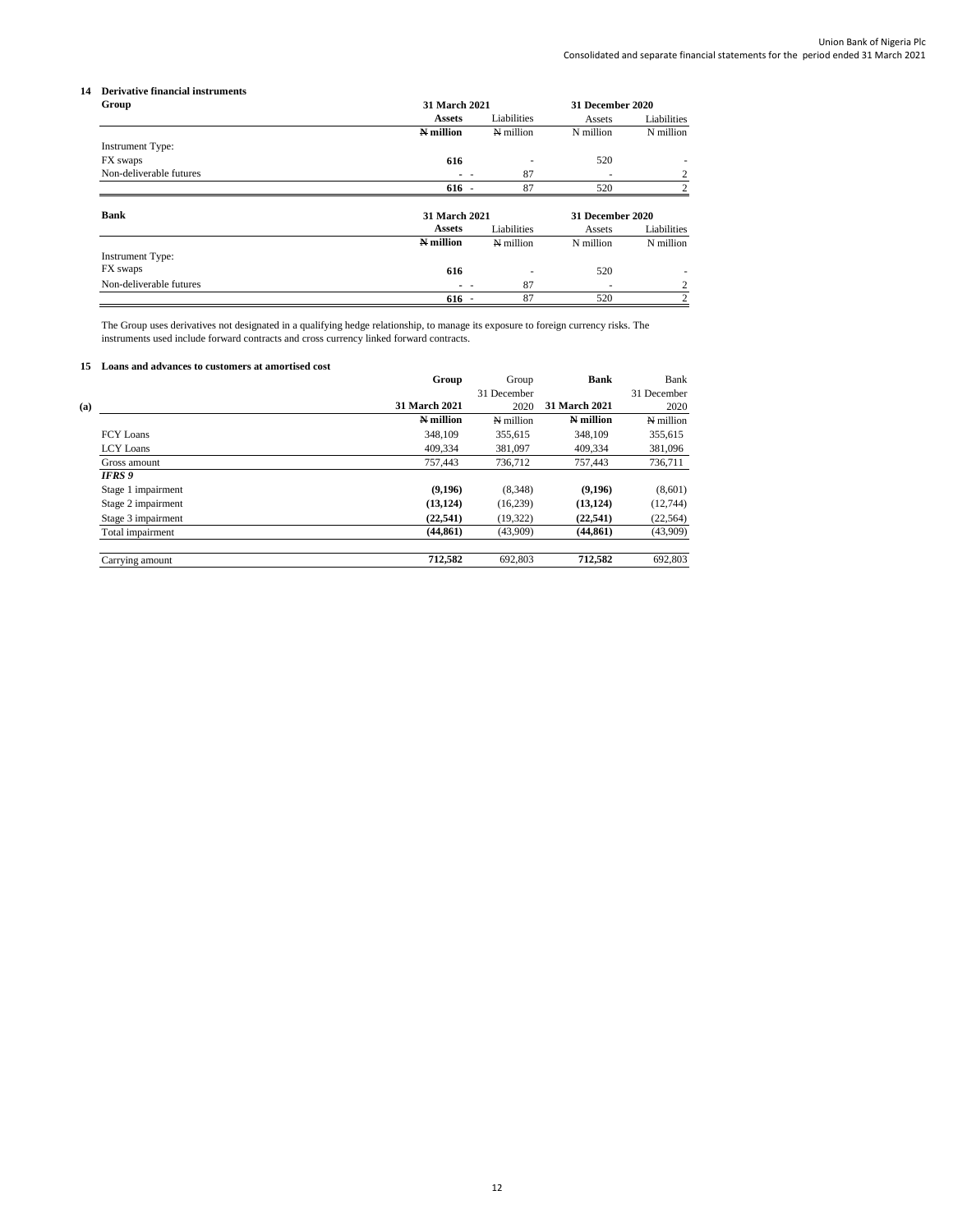## **16 Investment in equity accounted investee**

|                                | Group         | Group                    | Bank                 | Bank        |
|--------------------------------|---------------|--------------------------|----------------------|-------------|
|                                |               | 31 December              |                      | 31 December |
|                                | 31 March 2021 | 2020                     | <b>31 March 2021</b> | 2020        |
|                                | N million     | N million                | N million            | N million   |
| Cost                           |               |                          |                      |             |
| Balance, beginning of the year | 115           | 115                      | 91                   | 91          |
|                                | 115           | 115                      | 91                   | 91          |
| Impairments                    | (115)         | (115)                    | (91)                 | (91)        |
| Balance, end of the year       |               | $\overline{\phantom{a}}$ |                      |             |

# **17 Investment securities**

|                                                                                              | Group         | Group                | <b>Bank</b>   | Bank                |
|----------------------------------------------------------------------------------------------|---------------|----------------------|---------------|---------------------|
|                                                                                              |               | 31 December          |               | 31 December         |
|                                                                                              | 31 March 2021 | 2020                 | 31 March 2021 | 2020                |
|                                                                                              | N million     | N million            | $N$ million   | N million           |
| Investment securities at fair value through other comprehensive income (FVOCI) (see note (a) |               |                      |               |                     |
| below)                                                                                       | 248,230       | 272,436              | 248,230       | 272,436             |
| Investment at fair value through profit or loss (FVTPL) (see note (b) below)                 | 51,337        | 48,177               | 51,337        | 48,177              |
| Investment securities at amortised cost (see note (c) below)                                 | 30,541        | 31,344               | 30,541        | 31,344              |
| Impairment on securities (see note (c) below)                                                | (95)          | (95)                 | (95)          | (95)                |
|                                                                                              | 330,013       | 351,862              | 330,013       | 351,862             |
|                                                                                              |               |                      |               |                     |
|                                                                                              | Group         | Group<br>31 December | <b>Bank</b>   | Bank<br>31 December |
|                                                                                              | 31 March 2021 | 2020                 | 31 March 2021 | 2020                |
|                                                                                              | N million     | N million            | N million     | N million           |
| Investment securities at fair value through other comprehensive income comprise:             |               |                      |               |                     |
| - Investments in debt securities:                                                            |               |                      |               |                     |
| Treasury bills                                                                               | 226,471       | 247,758              | 226,471       | 247,758             |
| FGN Bonds                                                                                    | 4,652         | 4,587                | 4,652         | 4,587               |
| <b>State Bonds</b>                                                                           | 2,002         | 4,772                | 2,002         | 4,772               |
| Corporate Bonds                                                                              | 7,047         | 114                  | 7,047         | 114                 |
| Commercial Paper                                                                             | 71            | 7,236                | 71            | 7,236               |
| FGN Promissory note                                                                          | 4,664         | 4,645                | 4,664         | 4,645               |
| Total investment in debt securities                                                          | 244,906       | 269,112              | 244,906       | 269,112             |
| - Equity instruments at fair value through other comprhensive income comprise:               |               |                      |               |                     |
| Equity: Quoted see (i) below                                                                 | 1,973         | 1,973                | 1,973         | 1,973               |
| Unquoted see (ii) below                                                                      | 1,351         | 1,351                | 1,351         | 1,351               |
| Net Total -Equity instruments                                                                | 3,324         | 3,324                | 3,324         | 3,324               |
|                                                                                              |               |                      |               |                     |
| Total investment securities at FVTOCI                                                        | 248,230       | 272,436              | 248,230       | 272,436             |
|                                                                                              | Group         | Group                | <b>Bank</b>   | Bank                |
|                                                                                              |               | 31 December          |               | 31 December         |
|                                                                                              | 31 March 2021 | 2020                 | 31 March 2021 | 2020                |
|                                                                                              | N million     | N million            | N million     | N million           |
| Investment in REIT                                                                           | 1,973         | 1,973                | 1,973         | 1,973               |
| <b>Investment in unquoted equities</b>                                                       |               |                      |               |                     |
| Nigeria Auto Clearing System                                                                 | 522           | 522                  | 522           | 522                 |
| Credit Reference Company                                                                     | 104           | 104                  | 104           | 104                 |
| Central Securities Clearing System                                                           | 194           | 194                  | 194           | 194                 |
| Sanef Ltd                                                                                    | 50            | 50                   | 50            | 50                  |
| Unique Venture Funds Ltd                                                                     | 481           | 481                  | 481           | 481                 |
|                                                                                              | 1,351         | 1,351                | 1,351         | 1,351               |
| <b>Total</b>                                                                                 | 3,324         | 3,324                | 3,324         | 3,324               |
|                                                                                              |               |                      |               |                     |
| Investment at fair value through profit or loss comprise:<br>Investment in equity            |               |                      |               |                     |
|                                                                                              |               |                      |               |                     |
| Afrexim Bank                                                                                 | 6.464         | 6,102                | 6,464         | 6,102               |
| Africa Finance Corporation (AFC)                                                             | 44,873        | 42,075               | 44,873        | 42,075              |
|                                                                                              | 51,337        | 48,177               | 51,337        | 48,177              |
| Fixed income securities at amortised cost comprise:                                          |               |                      |               |                     |
| Federal Government of Nigeria -Bonds                                                         | 28,281        | 28,385               | 28,281        | 28,385              |
| State Government of Nigeria -Bonds                                                           | 2,260         | 2,959                | 2,260         | 2,959               |
| Total - Fixed income                                                                         | 30,541        | 31,344               | 30,541        | 31,344              |
|                                                                                              |               |                      |               |                     |
| Stage 1 impairment                                                                           | (95)          | (95)                 | (95)          | (95)                |
| <b>Total impairment</b>                                                                      | (95)          | (95)                 | (95)          | (95)                |
| Net Total -Fixed income securities                                                           | 275,352       | 300,361              | 275,352       | 300,361             |
|                                                                                              |               | 351,862              | 330,013       |                     |
| <b>Total investment securities</b>                                                           | 330,013       |                      |               | 351,862             |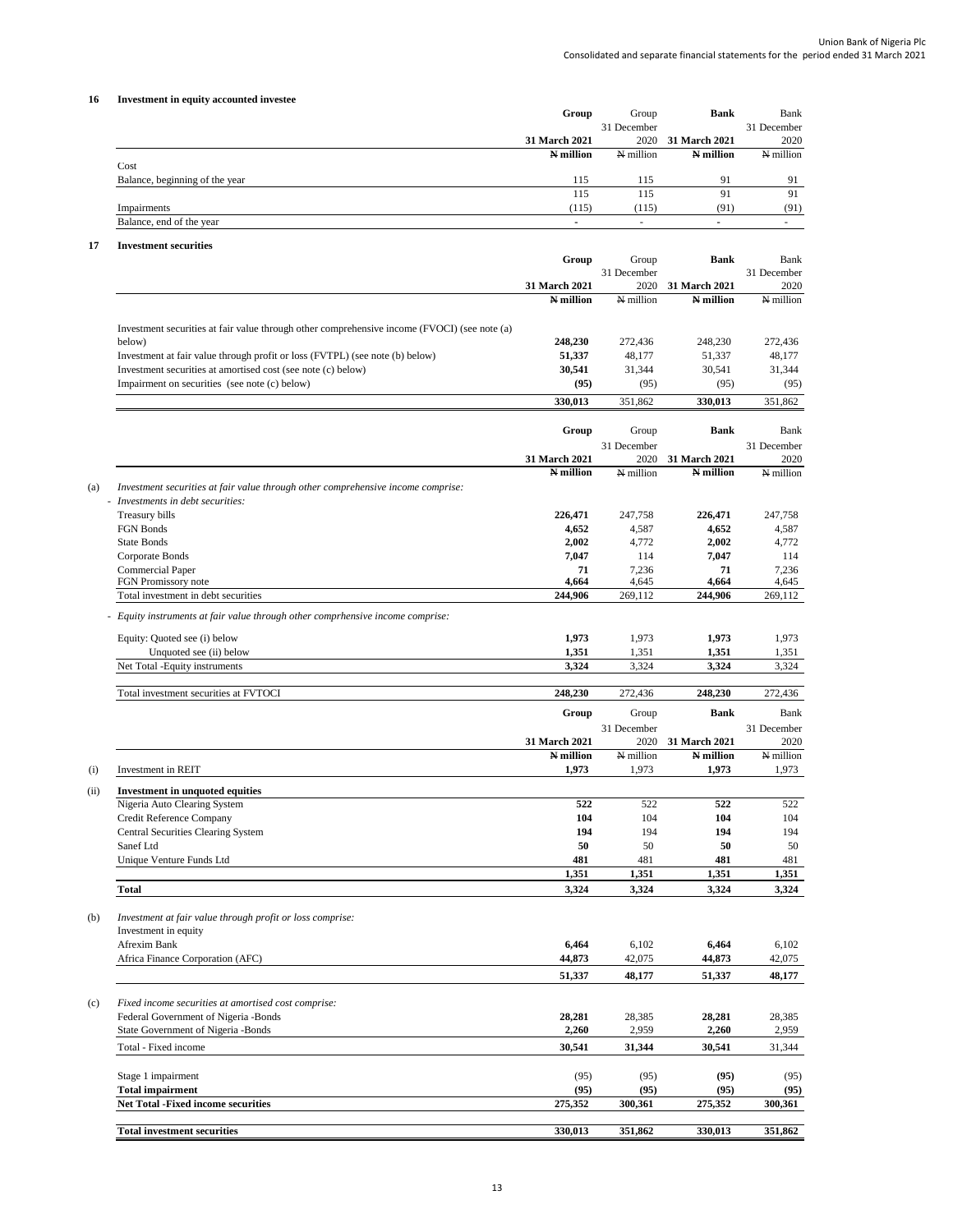#### **18 Trading properties**

This represents the cost of real estate properties held by the Group which are designated for resale. The movement on the trading properties account during the year was as follows:

|                            | Group         | Group       | <b>Bank</b>        | Bank        |
|----------------------------|---------------|-------------|--------------------|-------------|
|                            |               | 31 December |                    | 31 December |
|                            | 31 March 2021 |             | 2020 31 March 2021 | 2020        |
|                            | N million     | N million   | N million          | N million   |
| Balance, beginning of year | 187           | 187         | 187                | 187         |
| Addition                   |               |             |                    | $\sim$      |
| Balance, end of year       | 187           | 187         | 187                | 187         |

#### **19 Investment Properties**

These investment properties were revalued as at the year end 31 December 2020 by Messrs. Bode Adediji Partnership (FRC/2013/NIESV/00000001479), a firm of estate surveyors and valuers, using the open market basis of valuation, and their reports were dated 31 December 2020 for UBN Property Company Plc respectively. As at 31 December 2020 Investment properties have been carried at their fair value with the fair value difference recognised in profit or loss.

|                                 | Group         | Group       | <b>Bank</b>              | Bank        |
|---------------------------------|---------------|-------------|--------------------------|-------------|
|                                 |               | 31 December |                          | 31 December |
|                                 | 31 March 2021 | 2020        | <b>31 March 2021</b>     | 2020        |
|                                 | N million     | N million   | N million                | N million   |
| Balance, beginning of the year  | 4,817         | 5,701       | $\overline{\phantom{a}}$ | ۰           |
| Disposal                        |               | (1,249)     |                          |             |
| Addtions to investment property | 14            | ۰           | $\overline{\phantom{a}}$ | ۰           |
|                                 | 4,831         | 4,452       | $\blacksquare$           | ۰           |
| Fair value gain                 |               | 364         |                          | ۰           |
| Balance, end of the year        | 4,831         | 4.817       | $\overline{\phantom{a}}$ | ۰           |

#### **20 Investment in subsidiaries**

| Cost                                     |             |
|------------------------------------------|-------------|
| <b>Bank</b>                              | Bank        |
|                                          | 31 December |
| 31 March 2021                            | 2020        |
| N million                                | N million   |
| 2.195<br><b>UBN Property Company Plc</b> | 2.195       |
| 2.195                                    | 2.195       |

(a) The subsidiary companies, country of incorporation, nature of business and percentage equity holding are detailed below:

|                                                                     |               |                             | Direct ownership interest |             |
|---------------------------------------------------------------------|---------------|-----------------------------|---------------------------|-------------|
|                                                                     | Country       | Nature of                   |                           | 31 December |
| Company Name                                                        | Incorporation | business                    | <b>31 March 2021</b>      | 2020        |
|                                                                     |               |                             | $Status\%$                | Status/%    |
| UBN Property Company Plc (i)                                        | Nigeria       | <b>Property Development</b> | 39                        | 39          |
| Union Bank UK Plc (ii) (Classified as held for sale) United Kingdom |               | Licensed UK Bank            | 100                       | 100         |

## (i) **UBN Property Company Limited (Registered office at 36, Marina, Lagos)**

The Company has 5,626,416,051 ordinary shares of N1.00 each of which 39.01% (December 2019 - 39.01%) is held by the Bank. In line with IFRS 10- Consolidated Financial Statement, Union Bank of Nigeria Plc has control over this entity as it has the power, exposure to variability of returns and a strong link between power and variability of returns. The Bank also governs the financial and operating policies of UBN Property Company Limited.

#### (ii) **Union Bank UK Plc (Registered office at 1 King's Arms Yard, London, EC2R 7AF)**

The Bank directly holds 100% holding of Union Bank UK's 60,000,000 ordinary shares and 99% of its 50,000 deferred shares of GBP1 each and 1% indirect holding through Williams Street Trustees Limited, the nominee company for Union Bank of Nigeria Plc . Union Bank UK Plc was incorporated in December, 2004 as an authorised United Kingdom subsidiary to carry out the business formerly conducted by the London Branch of Union Bank of Nigeria Plc. Union Bank UK Plc has been classified as assets held for sale in line with the requirements of IFRS 5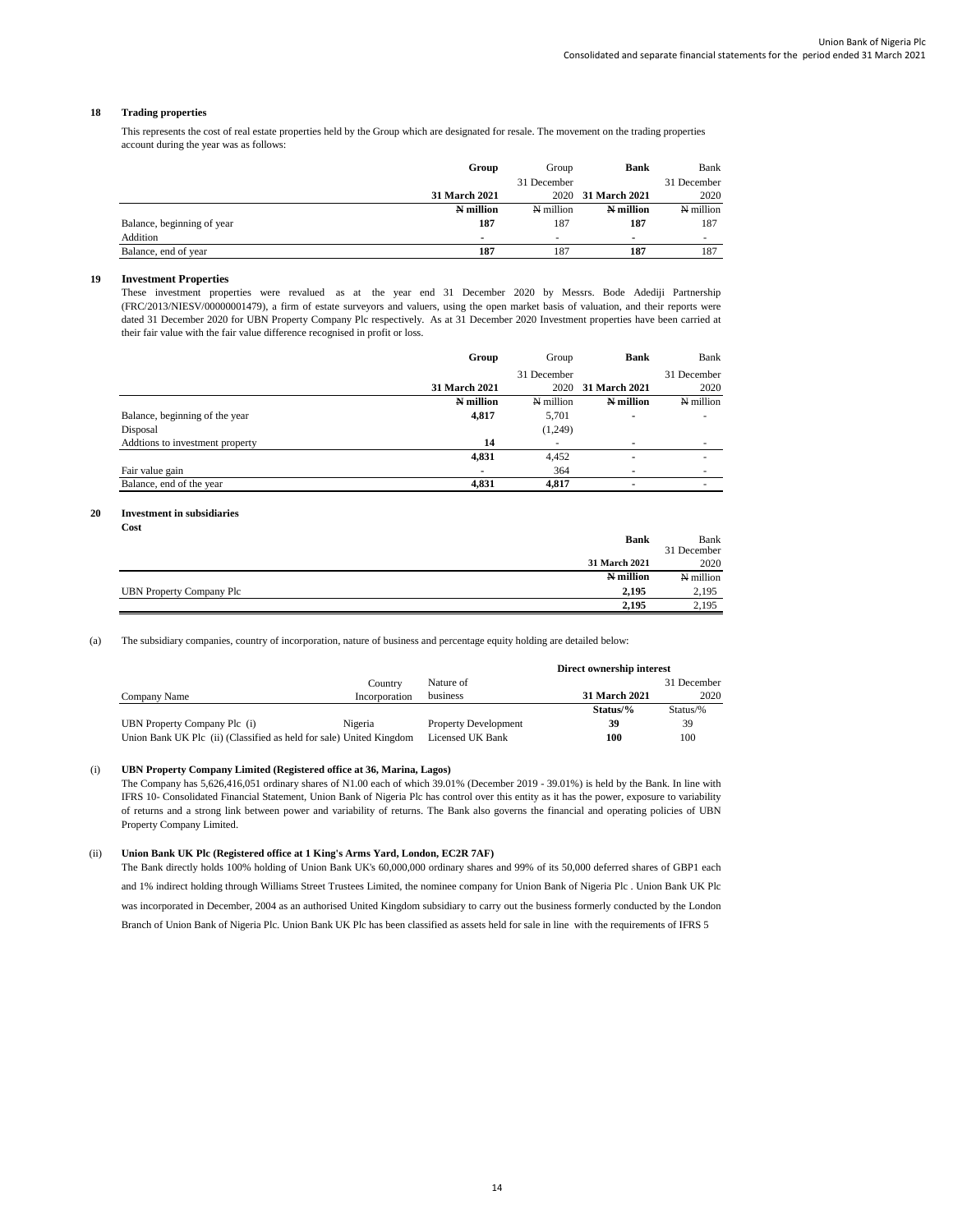#### **Property and equipment**

## (a) **Group:**

The movement in these accounts during the period was as follows:

|                                           | Land      |           | Leasehold<br><b>Buildings</b> improvement and fittings | <b>Fixtures</b>          | Furniture &<br>equipment | Motor<br>vehicles   | Capital<br>work in<br>progress | Total                    |
|-------------------------------------------|-----------|-----------|--------------------------------------------------------|--------------------------|--------------------------|---------------------|--------------------------------|--------------------------|
|                                           | N million | N million | N million                                              | N million                |                          | N million N million | N million                      | N million                |
| Cost                                      |           |           |                                                        |                          |                          |                     |                                |                          |
| Balance at 1st January, 2021              | 10,648    | 20.115    | 20,577                                                 | 5.733                    | 34.562                   | 2,285               | 1.509                          | 95,429                   |
| Exchange difference                       |           |           |                                                        |                          |                          |                     |                                |                          |
| <b>Additions</b>                          |           | 46        | 189                                                    | 107                      | 549                      |                     | 436                            | 1,327                    |
| Disposal                                  | ٠         |           | $\overline{\phantom{a}}$                               | $\overline{\phantom{a}}$ | $\overline{\phantom{a}}$ |                     |                                | $\overline{\phantom{a}}$ |
| Balance as at 31 March 2021               | 10.648    | 20,161    | 20,766                                                 | 5,840                    | 35,111                   | 2,285               | 1,945                          | 96,756                   |
| Balance at 1st January, 2020              | 12.859    | 21.633    | 17,982                                                 | 4,852                    | 29,075                   | 2.149               | 2.716                          | 91,266                   |
| Exchange difference                       |           |           |                                                        | ٠                        |                          |                     |                                |                          |
| <b>Additions</b>                          | 17        | 114       | 150                                                    | 503                      | 5,910                    | 192                 | 1,510                          | 8,396                    |
| Disposals                                 | (2,257)   | (1,711)   | 267                                                    | (8)                      | (429)                    | (4)                 | (2)                            | (4,144)                  |
| Reclassification to other assets          | 29        | 79        | 2,178                                                  | 386                      | 6                        | (52)                | (2,715)                        | (89)                     |
| Balance as at 31 Dec 2020                 | 10,648    | 20,115    | 20,577                                                 | 5,733                    | 34,562                   | 2,285               | 1,509                          | 95,429                   |
|                                           |           |           |                                                        |                          | ä,                       |                     | ä,                             |                          |
| <b>Depreciation and impairment losses</b> |           |           |                                                        |                          |                          |                     |                                |                          |
| Balance at 1st January 2021               |           | 6.748     | 2.871                                                  | 2,801                    | 23,747                   | 1.898               |                                | 38,065                   |
| Charge for the period                     |           | 91        | 99                                                     | 121                      | 1.074                    | 58                  |                                | 1,443                    |
| <b>Disposals</b>                          |           |           |                                                        |                          |                          |                     |                                |                          |
| Balance as at 31 March 2021               | ÷         | 6.839     | 2,970                                                  | 2,958                    | 24,749                   | 1,956               | ٠                              | 1,407                    |
| Balance at 1st January, 2020              |           | 6,728     | 2,560                                                  | 2,343                    | 20,025                   | 1,643               |                                | 33,298                   |
| Exchange difference                       |           | ä,        | ä,                                                     |                          | ٠                        |                     |                                |                          |
| Charge for the year                       |           | 394       | 399                                                    | 462                      | 3,763                    | 286                 |                                | 5,304                    |
| <b>Disposals</b>                          |           | (374)     | (88)                                                   | (3)                      | (41)                     | (31)                |                                | (537)                    |
| Balance as at 31 Dec 2020                 |           | 6.748     | 2.871                                                  | 2.801                    | 23,747                   | 1.898               | à.                             | 38,065                   |
| (iii) Net Book Value                      |           |           |                                                        |                          |                          |                     |                                |                          |
| Balance as at 31 March 2021               | 10,648    | 13,322    | 17,797                                                 | 2,881                    | 10,362                   | 329                 | 1,945                          | 57,284                   |
| Balance as at 31 December 2020            | 10.648    | 13,367    | 17,707                                                 | 2.931                    | 10.815                   | 387                 | 1.509                          | 57,364                   |

(iv) In the opinion of the directors, the market value of the Group's properties is not less than the value shown in the financial statements.

(v) end of the period. Exchange difference relates to the conversion of property and equipments acquired in the overseas office at the rate of exchange ruling at the

(v) Capital work in progress represents construction costs in respect of new offices. On completion of construction, the related amounts are transferred to appropriate categories of property and equipment.

(vi) There were no capitalised borrowing costs related to the acquisition of property and equipment during the period (December 2020: nil)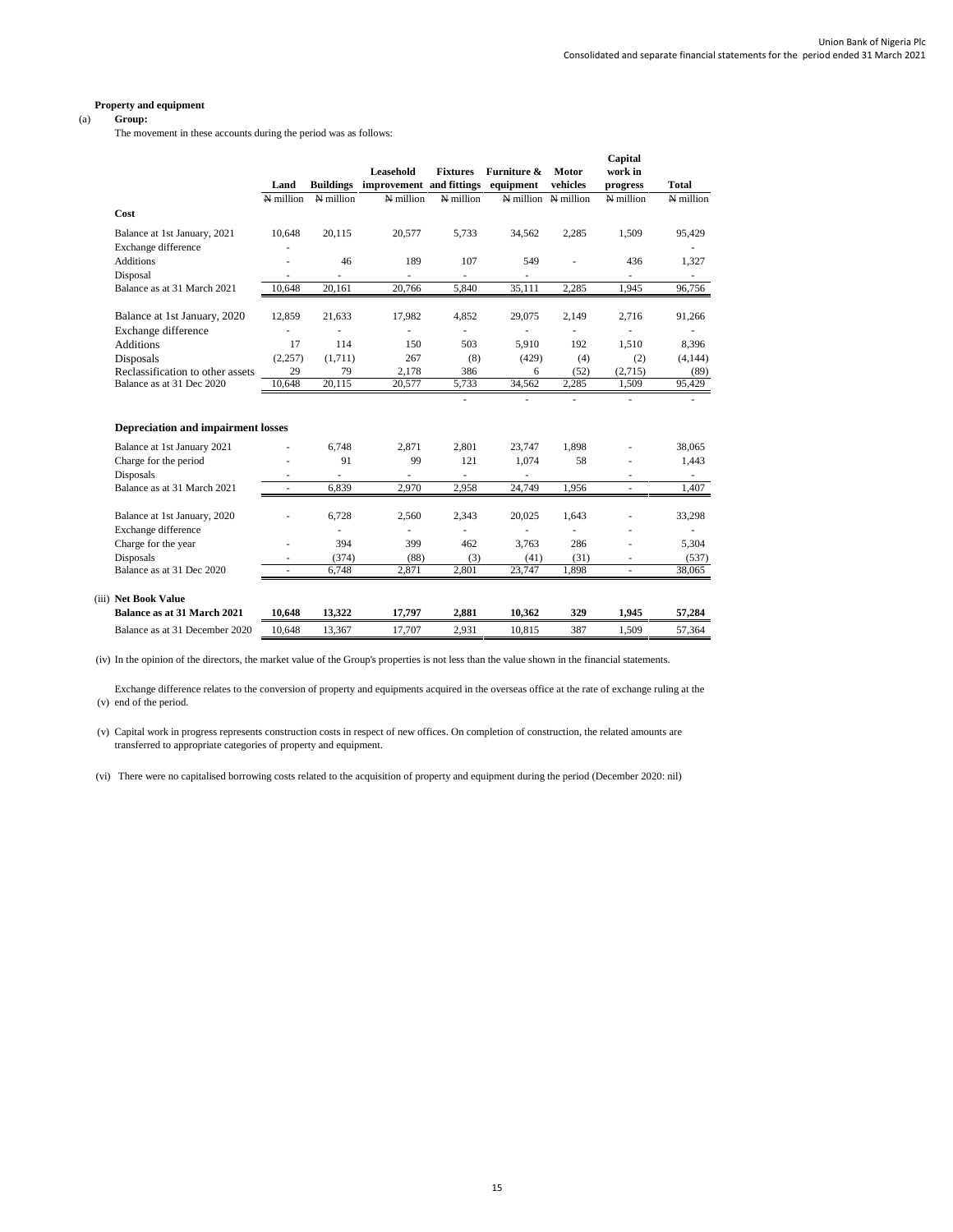.

## (b) **Bank:**

The movement in these accounts during the period was as follows:

|                                   | Land      | <b>Buildings</b> | Leasehold<br>improvement and fittings | <b>Fixtures</b> | Furniture &<br>equipment | Motor<br>vehicles | Capital<br>work in<br>progress | Total     |
|-----------------------------------|-----------|------------------|---------------------------------------|-----------------|--------------------------|-------------------|--------------------------------|-----------|
| (i) Cost                          | N million | N million        | N million                             | N million       | N million                | N million         | N million                      | N million |
| Balance at 1st January 2021       | 10.648    | 20.116           | 20,577                                | 5.732           | 34,542                   | 2,268             | 1,509                          | 95,392    |
| <b>Additions</b>                  |           | 46               | 186                                   | 107             | 590                      |                   | 436                            | 1,365     |
| <b>Reclassifications</b>          |           |                  |                                       |                 |                          |                   |                                | ۰         |
| Disposals                         |           |                  |                                       |                 |                          |                   |                                |           |
| Balance as at 31 March 2021       | 10,648    | 20,162           | 20,763                                | 5,839           | 35,132                   | 2,268             | 1,945                          | 96,757    |
|                                   |           |                  |                                       |                 |                          |                   |                                |           |
| Balance at 1st January 2020       | 12,833    | 21,634           | 18,318                                | 4.901           | 28.719                   | 2.147             | 2.714                          | 91,266    |
| <b>Additions</b>                  | 16        | 114              | 151                                   | 502             | 5.910                    | 191               | 1,510                          | 8,394     |
| Disposals                         | (2,230)   | (1,711)          | (70)                                  | (57)            | (93)                     | (18)              |                                | (4,179)   |
| Reclassifications to other assets | 29        | 79               | 2,178                                 | 386             | 6                        | (52)              | (2,715)                        | (89)      |
| Balance as at 31 December 2020    | 10.648    | 20.116           | 20.577                                | 5.732           | 34.542                   | 2.268             | 1.509                          | 95,392    |

|                                         | Land           | <b>Buildings</b> | Leasehold<br>improvement and fittings |           | <b>Fixtures</b> Furniture &<br>equipment | Motor<br>vehicles | Capital<br>work in<br>progress | Total     |
|-----------------------------------------|----------------|------------------|---------------------------------------|-----------|------------------------------------------|-------------------|--------------------------------|-----------|
| <b>Accumulated depreciation</b><br>(ii) | N million      | N million        | N million                             | N million | N million                                | N million         | N million                      | N million |
|                                         |                |                  |                                       |           |                                          |                   |                                |           |
| Balance at 1st January 2021             |                | 6.748            | 2,872                                 | 2,802     | 23.736                                   | 1,893             |                                | 38,051    |
| Charge for the period                   | ٠              | 91               | 99                                    | 121       | 1,074                                    | 58                |                                | 1,443     |
| Disposals                               | ۰              |                  |                                       |           |                                          |                   |                                |           |
| Reclassifications                       |                |                  |                                       |           |                                          |                   |                                | ٠         |
| Balance as at 31 March 2021             |                | 6.839            | 2,971                                 | 2,923     | 24,810                                   | 1,951             |                                | 39,494    |
|                                         |                |                  |                                       |           |                                          |                   |                                |           |
| Opening balance at 1st January 202      |                | 6.756            | 2.497                                 | 2,343     | 20,106                                   | 1,631             |                                | 33,333    |
| Charge for the year                     | ٠              | 394              | 400                                   | 498       | 3,721                                    | 280               |                                | 5,293     |
| Disposals                               | ٠              | (402)            | (25)                                  | (39)      | (91)                                     | (18)              |                                | (575)     |
| <b>Reclassifications</b>                | ٠              | ٠                | ٠                                     |           |                                          | ۰                 | ۰                              | ٠         |
| Balance as at 31 December 2020          | $\overline{a}$ | 6,748            | 2,872                                 | 2,802     | 23,736                                   | 1,893             |                                | 38,051    |
| (iii) Net Book Value                    |                |                  |                                       |           |                                          |                   |                                |           |
| <b>Balance as at 31 March 2021</b>      | 10,648         | 13,323           | 17,793                                | 2,916     | 10,323                                   | 317               | 1,945                          | 57,264    |
| Balance as at 31 December 2020          | 10.648         | 13,368           | 17,706                                | 2,930     | 10.807                                   | 375               | 1,509                          | 57,342    |

(iv) In the opinion of the directors, the market value of the Bank's properties is not less than the value shown in the financial statements.

(v) Capital work in progress represents construction costs in respect of new offices. On completion of construction, the related amounts are transferred to appropriate categories of property and equipment.

(vi) There were no capitalised borrowing costs related to the acquisition of property and equipment during the period (December 2020: nil)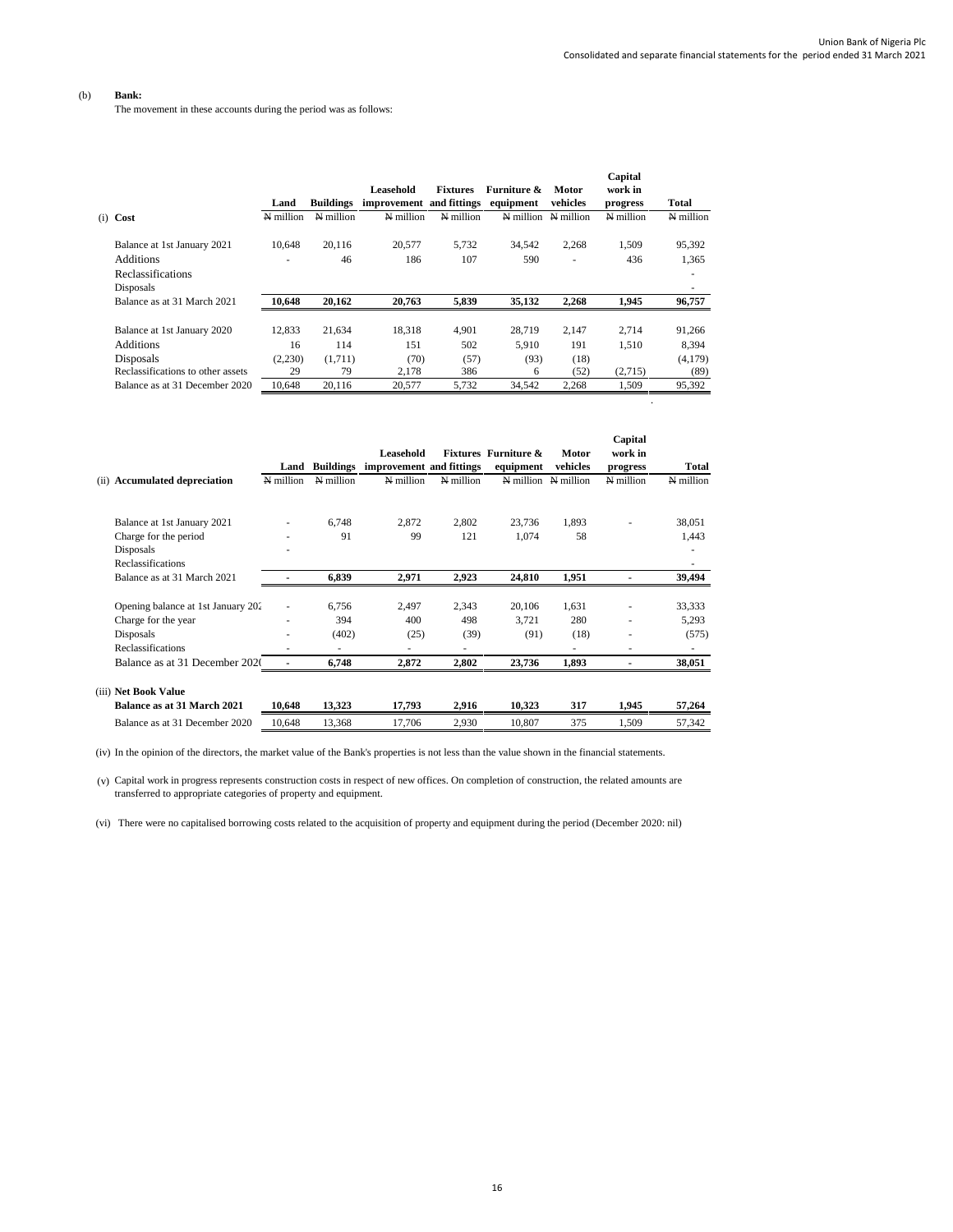## **22 Intangible assets**

|                                           | Group         | Group       | <b>Bank</b>   | Bank        |
|-------------------------------------------|---------------|-------------|---------------|-------------|
|                                           |               | 31 December |               | 31 December |
|                                           | 31 March 2021 | 2020        | 31 March 2021 | 2020        |
|                                           | N million     | N million   | N million     | N million   |
| Cost                                      |               |             |               |             |
| Balance, beginning of the year            | 14,769        | 13,046      | 14,768        | 13,045      |
| <b>Additions</b>                          | 67            | 1.634       | 67            | 1,634       |
| Reclassification                          | ۰             | 89          | ۰             | 89          |
| Balance, end of period                    | 14,835        | 14,769      | 14,835        | 14,768      |
| <b>Amortization and impairment losses</b> |               |             |               |             |
| Balance, beginning of the year            | 9,557         | 7.664       | 9,557         | 7,664       |
| Amortisation for the year                 | 477           | 1.893       | 478           | 1,893       |
| Balance, end of period                    | 10.034        | 9,557       | 10,035        | 9,557       |
| Carrying amounts as at period end         | 4,800         | 5,212       | 4,800         | 5,211       |
| Balance as at December 31 2020            | 5,212         | 5,382       | 5,211         | 5,381       |

(i) In the opinion of the directors, the market value of the Group's software is not less than the value shown in the financial statements.

(ii) There were no capitalised borrowing costs related to the acquisition of software during the year (December 2020: nil)

## **23 Right of Use Assets**

|                                         | Group          | Group       | <b>Bank</b>    | Bank        |
|-----------------------------------------|----------------|-------------|----------------|-------------|
|                                         |                | 31 December |                | 31 December |
|                                         | 31 March 2021  | 2020        | 31 March 2021  | 2020        |
| Gross Amount                            | 3,781          | 3,450       | 3,781          | 3,450       |
| Addition                                | $\blacksquare$ | 431         | $\blacksquare$ | 431         |
| Derecognition                           | $\blacksquare$ | (100)       | ٠              | (100)       |
|                                         | 3,781          | 3.781       | 3,781          | 3,781       |
| Accumulated depreciation                | (529)          | 529         | (529)          | (529)       |
| Charge in the year                      | (545)          | 512         | (545)          | (512)       |
| <b>Carrying Amount as at period end</b> | 2.707          | 2.740       | 2.707          | 2,740       |

## **24 Deferred tax assets and liabilities**

**Recognised deferred tax assets and liabilities**

Deferred tax assets and liabilities are attributable to the following:

#### **Group**

| <b>31 March 2021</b> |  |
|----------------------|--|
|                      |  |

| <b>31 March 2021</b>              |                          |                          |            |
|-----------------------------------|--------------------------|--------------------------|------------|
|                                   | <b>Assets</b>            | Liabilities              | <b>Net</b> |
|                                   | N million                | N million                | N million  |
| Property, equipment, and software |                          | 6,847                    | (6, 847)   |
| Allowances for loan losses        | $\overline{\phantom{a}}$ | 192                      | (192)      |
| Foreign exchange gains            | 573                      | ٠                        | 573        |
| Tax loss carry forward            | 100.630                  | $\overline{\phantom{a}}$ | 100,630    |
| Others                            | 1.711                    | $\overline{\phantom{a}}$ | 1.711      |
| Net tax assets (liabilities)      | 102.914                  | 7.039                    | 95,875     |

| Deferred tax liabilities          | <b>Liabilities</b> | Net         |
|-----------------------------------|--------------------|-------------|
|                                   | N million          | $N$ million |
| Property, equipment, and software | 280                | 280         |
| Net tax assets (liabilities)      | 280                | 280         |
| Net deferred tax                  |                    | 95.595      |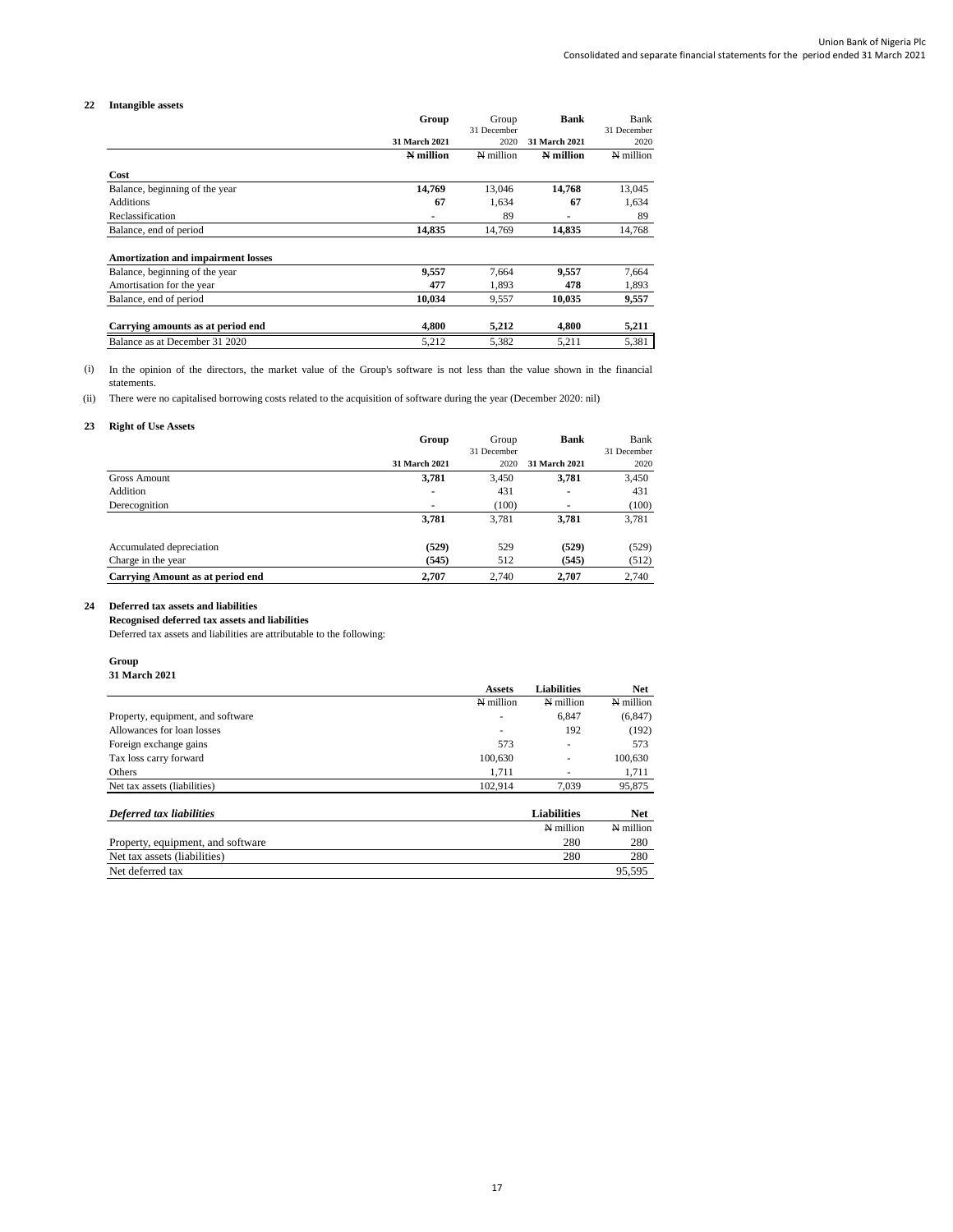31 December 2020

|                                   | <b>Assets</b>            | <b>Liabilities</b>       | <b>Net</b>  |
|-----------------------------------|--------------------------|--------------------------|-------------|
|                                   | N million                | N million                | N million   |
| Property, equipment, and software | $\overline{\phantom{a}}$ | 6,847                    | (6, 847)    |
| Allowances for loan losses        | $\overline{\phantom{a}}$ | 192                      | (192)       |
| Foreign exchange gains            | 573                      | $\overline{\phantom{a}}$ | 573         |
| Tax loss carry forward            | 100,630                  | $\overline{\phantom{a}}$ | 100,630     |
| Others                            | 1.711                    | $\overline{\phantom{a}}$ | 1,711       |
| Net tax assets (liabilities)      | 102.914                  | 7.039                    | 95,875      |
| Deferred tax liabilities          |                          | <b>Liabilities</b>       | <b>Net</b>  |
|                                   |                          | $N$ million              | $N$ million |

|                                   | N million | N million |
|-----------------------------------|-----------|-----------|
| Property, equipment, and software | 280       | 280       |
| Net tax assets (liabilities)      | 280       | 280       |
| Net deferred tax                  |           | 95.595    |

#### **Bank**

**31 March 2021**

|                                   | <b>Assets</b> | <b>Liabilities</b> | <b>Net</b> |
|-----------------------------------|---------------|--------------------|------------|
|                                   | N million     | N million          | N million  |
| Property, equipment, and software |               | 6.847              | (6, 847)   |
| Allowances for loan losses        | ۰             | 192                | (192)      |
| Foreign exchange gains            | 573           | ٠                  | 573        |
| Tax loss carry forward            | 100,630       | ۰                  | 100,630    |
| Others                            | 1.711         | ۰                  | 1,711      |
| Net tax assets (liabilities)      | 102.914       | 7,039              | 95,875     |
| Deferred tax liabilities          |               |                    |            |
| Property, equipment, and software |               | 280                | 280        |
| Net tax assets (liabilities)      |               | 280                | 280        |

Net deferred tax 95,595

## 31 December 2020

|                                   | <b>Assets</b> | <b>Liabilities</b> | <b>Net</b> |
|-----------------------------------|---------------|--------------------|------------|
|                                   | N million     | N million          | N million  |
| Property, equipment, and software | ۰             | 6.847              | (6, 847)   |
| Allowances for loan losses        | ٠             | 192                | (192)      |
| Foreign exchange gains            | 573           | ۰                  | 573        |
| Tax loss carry forward            | 100,630       | ۰                  | 100,630    |
| Others                            | 1,711         |                    | 1,711      |
| Net tax assets (liabilities)      | 102.914       | 7.039              | 95,875     |
| Others                            |               |                    |            |
| Property, equipment, and software |               | 280                | 280        |
| Net tax assets (liabilities)      |               | 280                | 280        |
| Net deferred tax                  |               |                    | 95.595     |

## **Recognised and unrecognised deferred tax assets**

Recognition of deferred tax assets of N95,875 (December 2020: N95,875) is based on management's profit forecasts (which are based on the available evidence, including historical levels of profitability), which indicate that it is probable that the Group's enities will have taxable profits against which these assets can be utilized.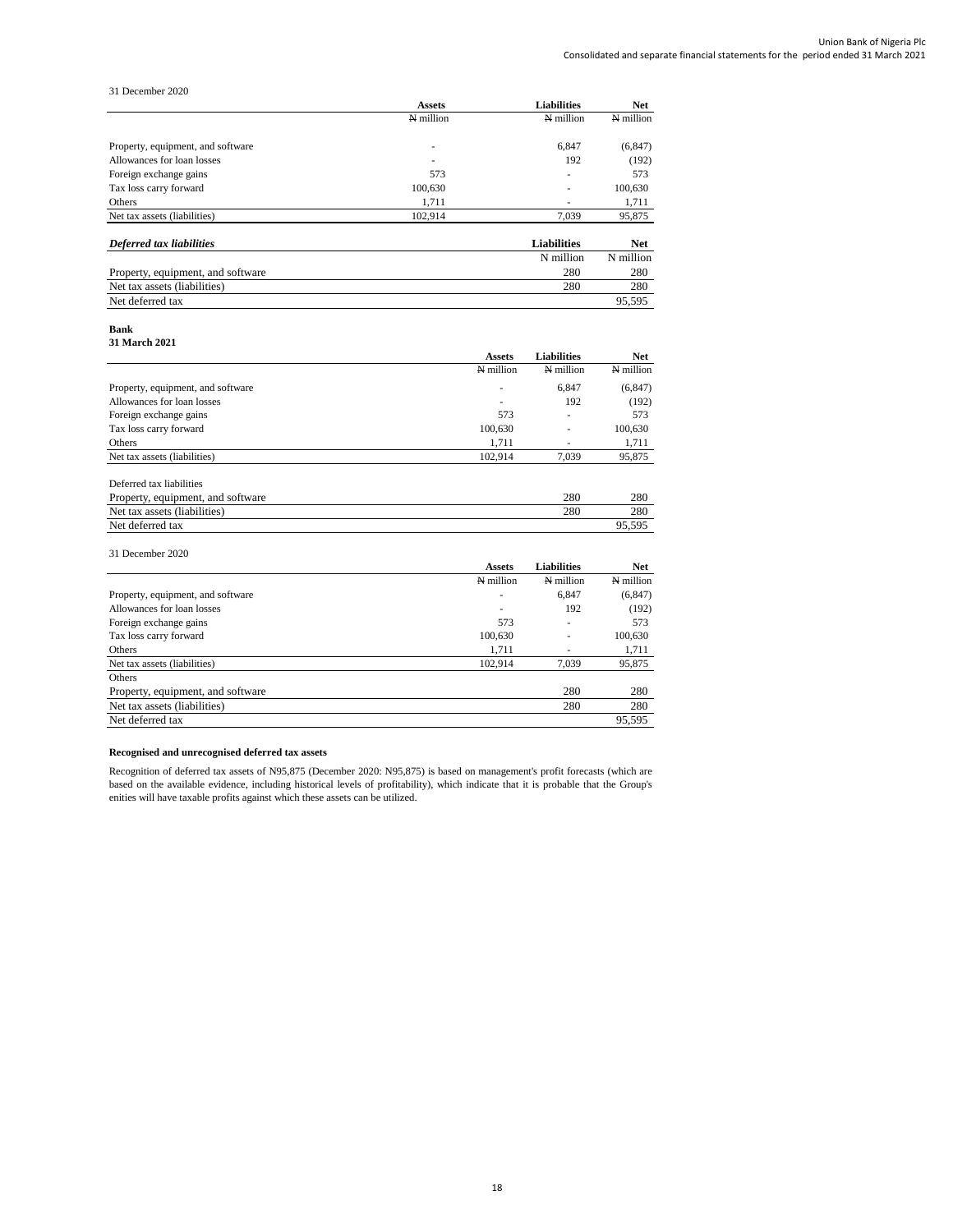| Other assets                                |               |             |               |             |
|---------------------------------------------|---------------|-------------|---------------|-------------|
|                                             | Group         | Group       | <b>Bank</b>   | <b>Bank</b> |
|                                             |               | 31 December |               | 31 December |
|                                             | 31 March 2021 | 2020        | 31 March 2021 | 2020        |
|                                             | N million     | N million   | N million     | N million   |
| Cash Reserve Requirement                    | 376,832       | 330,929     | 376,832       | 330,929     |
| Excess CRR balance to be refunded (see (i)) | 25,523        | 25,523      | 25,523        | 25,523      |
| Total Cash Reserve Requirement (see (ii))   | 402,355       | 356,452     | 402,355       | 356,452     |
| Other assets:                               |               |             |               |             |
| Clearing                                    | 532           | 333         | 532           | 333         |
| Accounts receivable                         | 859           | 1,220       | 177           | 177         |
| Prepayments                                 | 9,265         | 3,499       | 9,247         | 3,774       |
| Receivable on FX forward (see (iii))        | 22,224        | 21,955      | 22,224        | 21,955      |
| Repossed assets                             | 8,424         | 5,493       | 8,424         | 5,493       |
| Sundry assets (see (iv))                    | 48,360        | 58,219      | 48,354        | 58,219      |
|                                             | 89,664        | 90,719      | 88,958        | 89,951      |
| Impairment on other assets                  | (7,258)       | (7,219)     | (6,216)       | (6,176)     |
| Net other assets                            | 82,406        | 83,500      | 82,742        | 83,775      |
|                                             | 484,761       | 439,952     | 485,097       | 440,227     |

(i) The Bank had restricted balances of N402.355billion (December 2020: N356.552billion) with the Central Bank of Nigeria (CBN) as at 31 March 2021, representing the cash reserve requirement (CRR). The CRR is a mandatory cash deposit which should be held with the Central Bank of Nigeria as a regulatory requirement.The CRR is non interest bearing and is not available for use in the Group's day-to-day operations. As at 31 March 2021, the CRR in force was 22.5% (Dec 2020: 22.5%).

## (ii) **Receivable on FX forward**

The balance represents the value of foreign currency receivable on forward transactions with Central Bank of Nigeria.

#### (iv) **Other Sundry assets**

|                                                    | Group     | Group       | Bank      | Bank        |
|----------------------------------------------------|-----------|-------------|-----------|-------------|
|                                                    | 31 March  | 31 December | 31 March  | 31 December |
|                                                    | 2021      | 2020        | 2021      | 2020        |
|                                                    | N million | N million   | N million | N million   |
| Frauds and losses                                  | 1,536     | 1,536       | 1,536     | 1,536       |
| Advance payments for PPE                           | 2,484     | 577         | 2,484     | 577         |
| Receivable from Union Homes                        | 2,608     | 2,608       | 2,608     | 2,608       |
| Property under dispute                             | 1,352     | 1,352       | 1,352     | 1,352       |
| Garnishee Order                                    | 1,291     | 1,291       | 1,291     | 1,291       |
| ATM receivable                                     | 3,545     | 2,080       | 3,545     | 2,080       |
| Dividend Receivable                                | 396       | 396         | 396       | 396         |
| Receivable on electronic transfers and collections | 584       | 894         | 584       | 894         |
| Master/Visa card electronic settlement             | 316       | 449         | 316       | 449         |
| Investment in AgriBusiness/SMEEIS                  | 3,577     | 3,577       | 3,577     | 3,577       |
| Discounted Fx Forwards                             | 260       | 219         | 260       | 219         |
| Prepaid inventory items                            | 25        | 28          | 25        | 28          |
| Cash in Transit                                    | 121       |             | 121       |             |
| Other account balances                             | 30,266    | 43,212      | 30,260    | 43,212      |
| Balance, end of year                               | 48,360    | 58,219      | 48,354    | 58,219      |

#### **26 Deposits from banks**

|                           | Group                    | Group       | Bank      | Bank        |
|---------------------------|--------------------------|-------------|-----------|-------------|
|                           | 31 March                 | 31 December | 31 March  | 31 December |
|                           | 2021                     | 2020        | 2021      | 2020        |
|                           | N million                | N million   | N million | N million   |
| Other deposits from banks |                          | 4.018       |           | 4,018       |
|                           | $\overline{\phantom{a}}$ | 4.018       |           | 4.018       |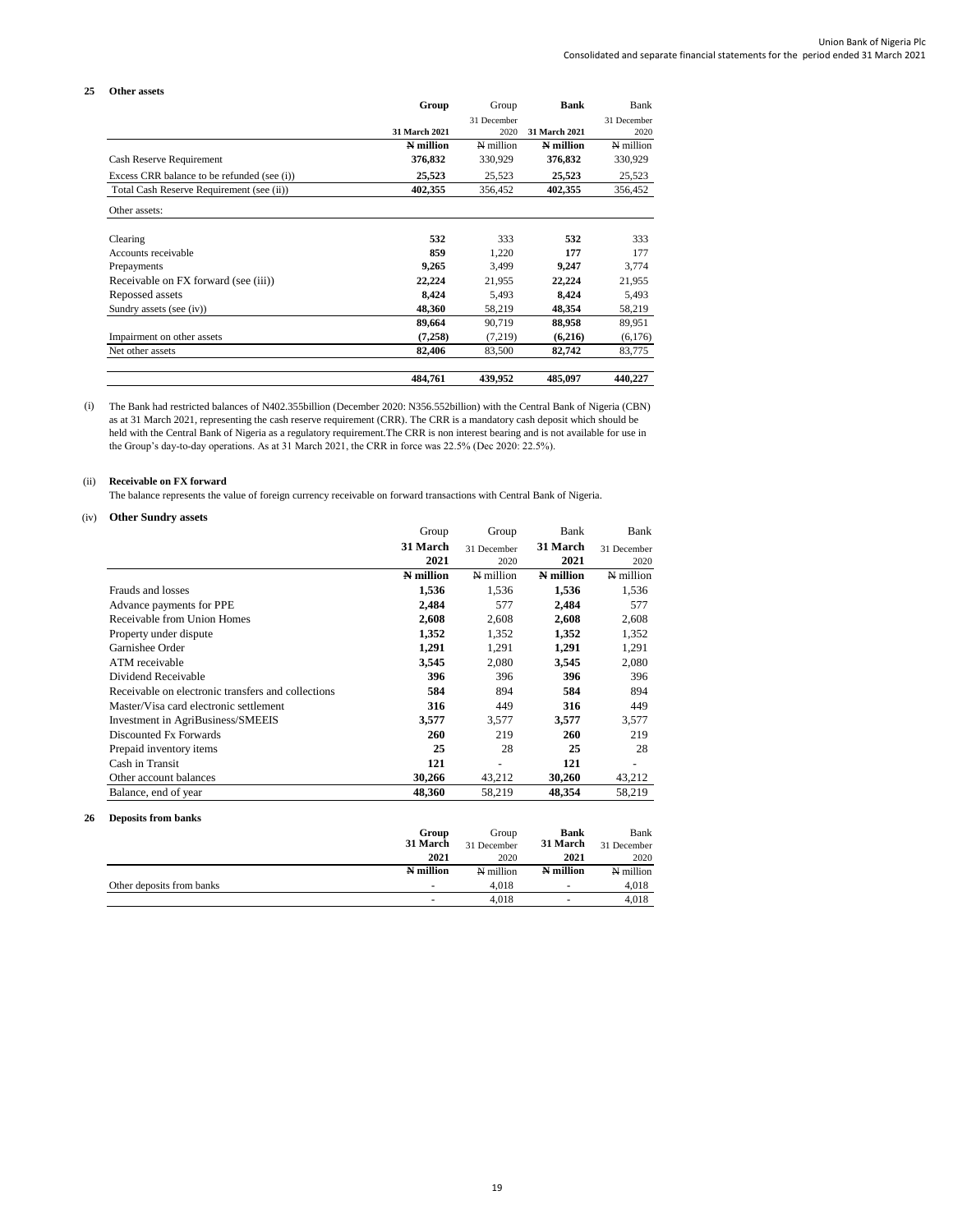## **26 Deposits from customers**

|    | верозна пош                                            | Group     | Group          | <b>Bank</b> | Bank        |
|----|--------------------------------------------------------|-----------|----------------|-------------|-------------|
|    |                                                        | 31 March  | 31 December    | 31 March    | 31 December |
|    |                                                        | 2021      | 2020           | 2021        | 2020        |
|    |                                                        | N million | N million      | N million   | N million   |
|    | Term deposits                                          | 331,924   | 359,281        | 336,838     | 364,110     |
|    | Current deposits                                       | 412,657   | 398,618        | 412,657     | 398,618     |
|    | Savings                                                | 376,826   | 368,388        | 376,826     | 368,388     |
|    |                                                        | 1,121,407 | 1,126,287      | 1,126,321   | 1,131,116   |
|    | Low-cost deposits                                      | 789,483   | 767,006        | 789,483     | 767,006     |
|    | Low-cost deposits as % of total customer deposits      | 70.4%     | 68.1%          | 70.1%       | 67.8%       |
|    |                                                        |           |                |             |             |
|    | Deposits by currency                                   |           |                |             |             |
|    | Local currency deposits                                | 921,721   | 955,355        | 921,721     | 955,355     |
|    | Foreign currency deposits                              | 199,686   | 175,761        | 204,600     | 175,761     |
|    |                                                        | 1,121,407 | 1,131,116      | 1,126,321   | 1,131,116   |
| 27 | <b>Current tax liabilities</b>                         |           |                |             |             |
|    |                                                        | Group     | Group          | <b>Bank</b> | <b>Bank</b> |
|    |                                                        | 31 March  | 31 December    | 31 March    | 31 December |
|    |                                                        | 2021      | 2020           | 2021        | 2020        |
|    |                                                        | N million | N million      | N million   | N million   |
|    | Balance, beginning of year                             | 797       | 486            | 778         | 380         |
|    | Charge for the year                                    | 251       | 791            | 251         | 772         |
|    | Payments during the year                               | (1)       | (480)          | (1)         | (373)       |
|    | Balance, end of year                                   | 1.047     | 797            | 1,028       | 778         |
| 28 | <b>Other liabilities</b>                               |           |                |             |             |
|    |                                                        | Group     | Group          | <b>Bank</b> | <b>Bank</b> |
|    |                                                        | 31 March  | 31 December    | 31 March    | 31 December |
|    |                                                        | 2021      | 2020           | 2021        | 2020        |
|    |                                                        | N million | N million      | N million   | N million   |
|    | Deposits for foreign currency                          | 228,227   | 240,886        | 228,227     | 240,886     |
|    | Deposit for properties                                 | 465       | ä,             |             |             |
|    | Due to foreign correspondent banks                     | 53,529    | 57,129         | 53,529      | 57,129      |
|    | PAYE and other statutory deductions                    | 1,278     | 643            | 1,278       | 643         |
|    | Draft and Bills payable                                | 1,885     | 4,538          | 1,885       | 4,538       |
|    | <b>AMCON</b> contribution payable                      | 1,362     | 1,362          | 1,362       | 1,362       |
|    | Creditors and accruals (see (a) below)                 | 4,617     | 7,171          | 4,617       | 7,171       |
|    | Provision for fraud                                    |           | 102            |             | 102         |
|    | Unearned income                                        | 842       | 576            | 842         | 576         |
|    | Provision for claims and contingencies (see (b) below) | 3,984     | 3,717          | 3,984       | 3,717       |
|    | Accounts payable                                       | 8,712     | 5,095          | 8,692       | 4,495       |
|    | OBB/REPO takings                                       | 10,005    | 3,750          | 10,005      | 3,750       |
|    | Other provisions (see note (c) below)                  | 18        | $\overline{4}$ | 18          | 4           |
|    | Electronic collections and other e-payment liabilities | 22,714    | 22,479         | 22,714      | 22,479      |
|    | Payable for unsettled financial assets                 | 10,191    | ä,             | 10,191      |             |
|    | Liabiliy for pledged assets                            | 49,870    | 70,131         | 49,870      | 70,131      |
|    | Liabiliy for investment contract                       | 69,477    |                | 69,477      |             |
|    | Other credit balances                                  | 9,463     | 8,134          | 12,323      | 8,134       |
|    |                                                        | 476,639   | 425,718        | 479,014     | 425,117     |

Lease Liability **1,868** 1,812 **1,868** 1,812 **Total other liabilities 478,507 427,530 480,882 426,929**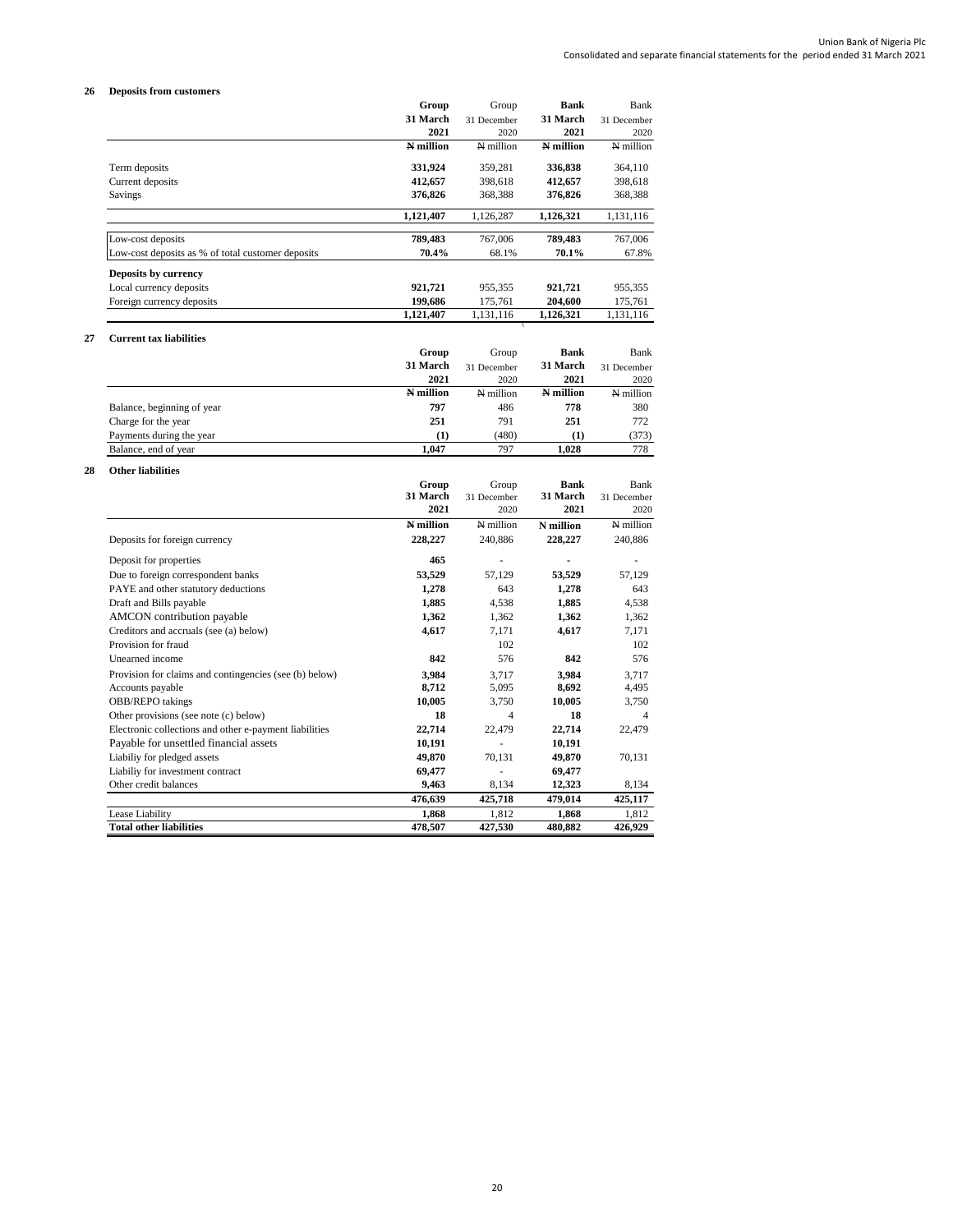#### (a) **Creditors and accruals**

|                                                | Group     |             | Group     | Bank        | Bank |
|------------------------------------------------|-----------|-------------|-----------|-------------|------|
|                                                | 31 March  | 31 December | 31 March  | 31 December |      |
|                                                | 2021      | 2020        | 2021      | 2020        |      |
|                                                | N million | N million   | N million | N million   |      |
| Accrued IT Consumables                         | 613       | 617         | 613       | 617         |      |
| Accruals for professional and consultancy fees | 173       | 134         | 173       | 134         |      |
| Accrual for Industrial Training Fund Levy      | 81        | 263         | 81        | 263         |      |
| Accrual for advertisement                      | 89        | 204         | 89        | 204         |      |
| Accrual for staff related allowances           | 2,029     | 4,129       | 2,029     | 4,129       |      |
| Accrual for rental expenses                    | 28        | ٠           | 28        | ۰           |      |
| Other accruals                                 | 1.603     | 1.623       | 1.603     | 1,623       |      |
|                                                | 4.617     | 7.171       | 4.617     | 7,171       |      |

(b) The movement on provision for claims and contingencies during the year was as follows

|                                   | Group     | Group       | <b>Bank</b> | Bank        |
|-----------------------------------|-----------|-------------|-------------|-------------|
|                                   | 31 March  | 31 December | 31 March    | 31 December |
|                                   | 2021      | 2020        | 2021        | 2020        |
|                                   | N million | N million   | N million   | N million   |
| Balance, beginning of year        | 3,717     | 2,595       | 3,717       | 2,595       |
| Charge/(reversal during the year) | 267       | 1.122       | 267         | 1,122       |
| Balance, end of the year          | 3.984     | 3.717       | 3.984       | 3.717       |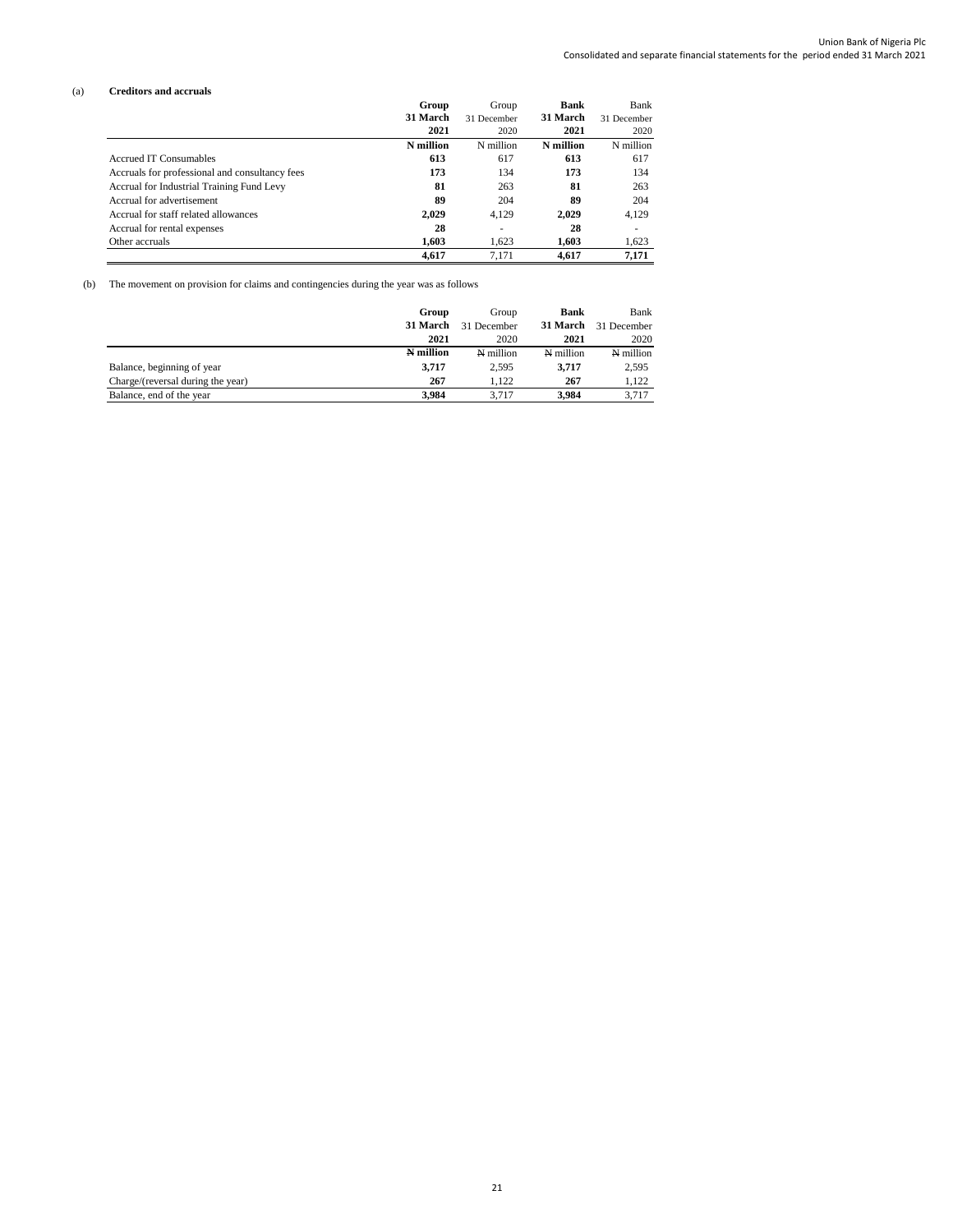## **29 Employee benefit obligations**

|                                                    | Group<br>31 March 2021 | Group<br>2020 | <b>Bank</b><br>31 December 31 March 2021 | Bank<br>31 December<br>2020 |
|----------------------------------------------------|------------------------|---------------|------------------------------------------|-----------------------------|
|                                                    | N million              | N million     | N million                                | N million                   |
| Post employment benefit obligation (see (a) below) | 83                     | 81            | 83                                       | 81                          |
| Other long-term employee benefits                  | 996                    | 915           | 994                                      | 915                         |
|                                                    | 1.079                  | 996           | 1.077                                    | 996                         |

## **(a) Post employment benefit obligation**

|                                             | Group         | Group       | <b>Bank</b>   | Bank        |
|---------------------------------------------|---------------|-------------|---------------|-------------|
|                                             | 31 March 2021 | 31 December | 31 March 2021 | 31 December |
|                                             |               | 2020        |               | 2020        |
|                                             | N million     | N million   | N million     | N million   |
| Defined contribution scheme (see (i) below) | 83            | 81          | 83            | 81          |
| Defined benefit obligation (See (ii) below) | ۰             |             | ۰             |             |
|                                             | 83            | 81          | 83            | 81          |
|                                             |               |             |               |             |
| Defined benefit asset                       | 1.475         | 1.475       | 1.475         | 1,475       |
| Net defined benefit obligation              | 1.475         | 1.475       | 1.475         | 1.475       |

#### **(i) Defined Contribution Scheme**

|                                       | Group<br>31 March 2021 | Group<br>2020 | <b>Bank</b><br>31 December 31 March 2021 | Bank<br>31 December<br>2020 |
|---------------------------------------|------------------------|---------------|------------------------------------------|-----------------------------|
|                                       | N million              | N million     | N million                                | N million                   |
| Balance, beginning of year            | -81                    | 81            | 81                                       | 81                          |
| Charge during the year                | 148                    | 420           | 147                                      | 420                         |
| Contribution remitted during the year | (146)                  | (420)         | (145)                                    | (420)                       |
| Balance, end of year                  | 83                     | 81            | 83                                       | 81                          |

The Group and its employees make respective contributions of 10% and 8% of basic salary, housing and transport

#### **(ii) Defined benefit obligation**

The Management of the Bank, in compliance with the Pension Reform Act 2014 and in line with the Trust Deed guiding the Bank's Pension Fund, bought an annuity programme with Leadway Assurance Company Plc for its Defined Benefit (DB) Scheme Pensioners.

Prior to this, the Bank engaged the Union Bank Pensioners' Association at both the National and Zonal Levels, conducted a roadshow across the country for its Pensioners under the Defined Benefit Scheme to get their buy-in for the Annuity Programme. Over 4,600 DB Pensioners have subscribed to the annuity program.

The benefits of the annuity program include;

- The transfer of risks associated with managing future income
- Longevity Risk: There is no fear of lack of income no matter how long the Annuitant lives

• Investment Risk: The Risk of Investment is borne by Leadway Assurance. This is not the case if the Bank continues to manage the fund.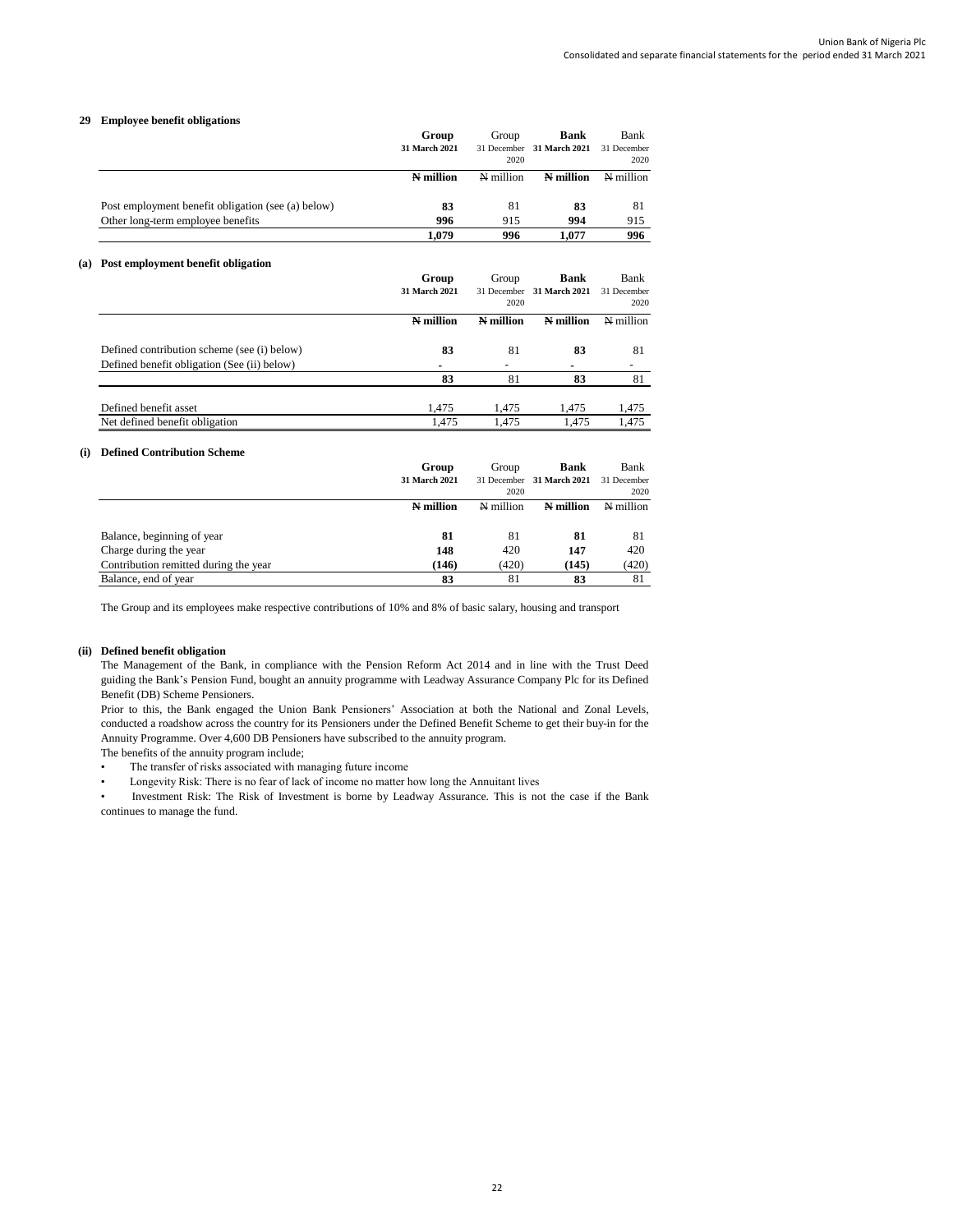# **(b) Other long-term employee benefits**

Other long-term employee benefit represents liability in respect of long service award.

| Length of service | <b>Transaction</b> | <b>Executive trainee-</b>  | <b>Senior Manager -</b> |
|-------------------|--------------------|----------------------------|-------------------------|
|                   | officer and        | <b>Manager</b>             | <b>General Manager</b>  |
|                   | 10%                | of 10% of Annual Basic     | 10% of Annual Basic     |
|                   | Annual             | Basic Salary Cash Award of | Salary Cash Award of    |
| 10 years          | Salary             | Cash N120,000              | N150,000.00             |
|                   | 15%                | of 15% of Annual Basic     | 15% of Annual Basic     |
|                   | Annual             | Basic Salary Cash Award of | Salary Cash Award of    |
| 15 years          | Salary             | Cash N175,000              | N180,000.00             |
|                   | 20%                | of 20% of Annual Basic     | 20% of Annual Basic     |
|                   | Annual             | Basic Salary Cash Award of | Salary Cash Award of    |
| 20 years          | Salary             | N220,000                   | N250,000.00             |
|                   | 25%                | of 25% of Annual Basic     | 25% of Annual Basic     |
|                   | Annual             | Basic Salary Cash Award of | Salary Cash Award of    |
| 25 years          | Salary             | Cash N250,000              | N375,000.00             |
|                   | 30%                | of 30% of Annual Basic     | 30% of Annual Basic     |
|                   | Annual             | Basic Salary Cash Award of | Salary Cash Award of    |
| 30 years          | Salary             | Cash N300,000              | N625,000.00             |
|                   | 35%                | of 35% of Annual Basic     | 35% of Annual Basic     |
|                   | Annual             | Basic Salary Cash Award of | Salary Annual Basic     |
| 35 years          | Salary             | Cash N375,000              | Salary                  |

The basis of determining the benefit due to an employee is as stated below:

The amounts recognised in the statement of financial position are as follows:

|                                                      | Group<br>31 March 2021 | Group<br>31 December<br>2020 | <b>Bank</b><br><b>31 March 2021</b> | Bank<br>31 December<br>2020 |
|------------------------------------------------------|------------------------|------------------------------|-------------------------------------|-----------------------------|
|                                                      | N million              | N million                    | N million                           | N million                   |
| Present value of unfunded obligation                 | 996                    | 915                          | 994                                 | 915                         |
| Total present value of the obligation                | 996                    | 915                          | 994                                 | 915                         |
| Present value of net obligation                      | 996                    | 915                          | 994                                 | 915                         |
| Recognized liability for defined benefit obligations | 996                    | 915                          | 994                                 | 915                         |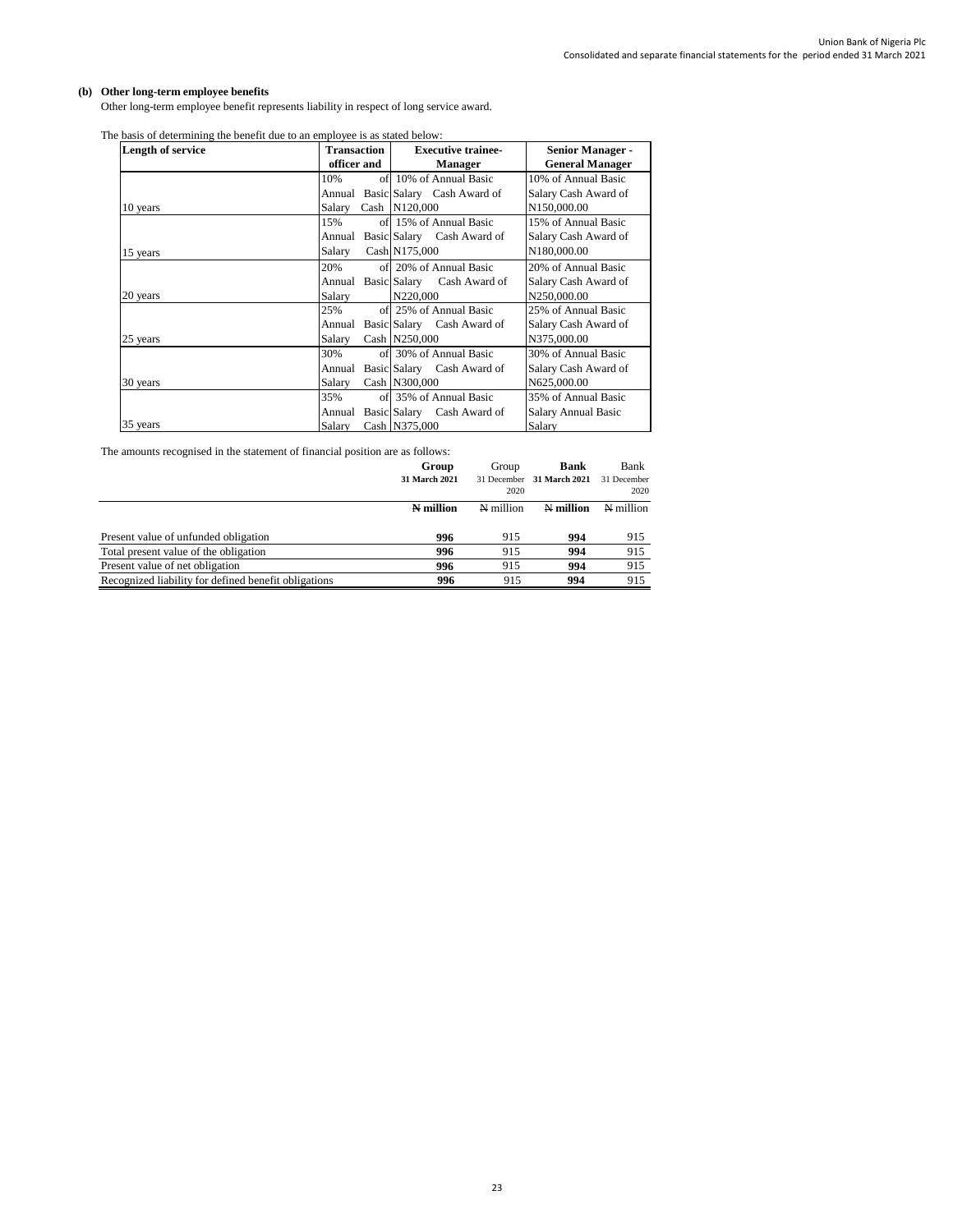#### **30 Debt securities issued**

|                  | Group     | Group       | <b>Bank</b> | Bank        |
|------------------|-----------|-------------|-------------|-------------|
|                  | 31 March  | 31 December | 31 March    | 31 December |
|                  | 2021      | 2020        | 2021        | 2020        |
|                  | N million | N million   | N million   | N million   |
| Short term bonds | 7,243     | 7.502       | 7.243       | 7,502       |
| Long term bonds  | 6.276     | 6.518       | 6.276       | 6,518       |
|                  | 13.519    | 14.020      | 13.519      | 14,020      |

Amount represents debt Issuance Program. The Short term bonds are senior unsecured fixed rate bonds with a maturity tenor of three (3) years. The Long term bonds are senior unsecured fixed rate bonds with a maturity tenor of seven (7) years.

| 31 | <b>Commercial Papers</b>           | Group<br>31 March<br>2021 | Group<br>31 December<br>2020 | <b>Bank</b><br>31 March<br>2021 | Bank<br>31 December<br>2020 |
|----|------------------------------------|---------------------------|------------------------------|---------------------------------|-----------------------------|
|    |                                    |                           |                              |                                 |                             |
|    | Commercial Papers Series 5         | 15,065                    | 14.927                       | 15,065                          | 14,927                      |
|    | Commercial Papers Series 6         | 17,406                    | 17,268                       | 17,406                          | 17,268                      |
|    | Commercial Papers Series 7         | 2,415                     | 2,414                        | 2.415                           | 2,414                       |
|    |                                    | 34,886                    | 34.609                       | 34,886                          | 34,609                      |
| 32 | <b>Long Term Subordinated bond</b> | Group                     | Group                        | <b>Bank</b>                     | Bank                        |
|    |                                    | 31 March                  | 31 December                  | 31 March                        | 31 December                 |
|    |                                    | 2021                      | 2020                         | 2021                            | 2020                        |
|    | Series 3 bonds                     | 30,776                    | 29.546                       | 30,776                          | 29,546                      |
|    |                                    | 30,776                    | 29,546                       | 30,776                          | 29.546                      |

Amount represents a N30 billion subordinated unsecured fixed rate bonds. It forms part of the N100 billion domestic bond programme of the bank.

#### **33 Other borrowed funds**

|                                          | Group     | Group       | Bank      | Bank        |
|------------------------------------------|-----------|-------------|-----------|-------------|
|                                          | 31 March  | 31 December | 31 March  | 31 December |
|                                          | 2021      | 2020        | 2021      | 2020        |
|                                          | N million | N million   | N million | N million   |
| Due to CAC (see $(a)$ )                  | 1,767     | 3,862       | 1,767     | 3,862       |
| BOI on-lending facilities (see note (b)) | 1,894     | 2.093       | 1.894     | 2,093       |
| CBN RSS-on lending (see $(c)$ )          | 17,070    | 17.571      | 17,070    | 17,571      |
| Trade finance lending (see (d))          | 41,918    | 56,365      | 41,918    | 56,365      |
| Other borrowings (see (e))               | 102,361   | 103,053     | 102,361   | 103,053     |
| <b>MAS SCHEME</b>                        |           |             |           |             |
| SME on-lending scheme                    | 1,711     | 1.279       | 1,711     | 1,279       |
|                                          | 166.721   | 184.223     | 166,721   | 184.223     |

(a) This represents the outstanding balance on an unsecured facility of N18,167,000,000 disbursed by the Central Bank of Nigeria (CBN), as part of its developmental role, in collaboration with the Federal Government of Nigeria represented by the Federal Ministry of Agriculture and Water Resources which established the Commercial Agriculture Credit Scheme for promoting agricultural enterprises in Nigeria. The funds are made available to participating banks at zero cost, for on-lending to commercial agricultural enterprises at a new rate of 5.00% p.a.

(b) This represents the outstanding balance of an intervention credit granted to the Bank by the Bank of Industry (BOI), a company incorporated in Nigeria for the purpose of refinancing / or restructuring existing loans to Small and Medium Scale Enterprises (SMEs) and manufacturing companies. The total facility is secured by Federal Government of Nigeria securities worth N1.89billion (Dec. 2020: N2.09 billion) and has a 15-period tenor and repayable quarterly.

Under the on-lending agreement and the Bank is under obligation to on-lend to customers at an all-in interest rate of 5% per annum. Though the facility is meant for on-lending to borrowers in specified sectors, the Bank remains the primary obligor to the BOI and therefore assumes the risk of default of customers.

- (c) The amount of N17.07bn (December 2020: N17.5bn) represents the outstanding balance on the Real Sector Support Facility (RSSF). The Facility is given by the Central Bank of Nigeria to support large enterprises for startups and expansion financing needs. The real sector activities targeted by the Facility are manufacturing, agricultural value chain and selected service sub-sectors. The Facility is administered at an all-in Interest rate/charge of 5% per annum payable on quarterly basis. The Central Bank of Nigeria is entitled to earn 1% as interest while the Bank is entitled to 4%.
- (d) Trade finance lending includes balances from the following financial institutions: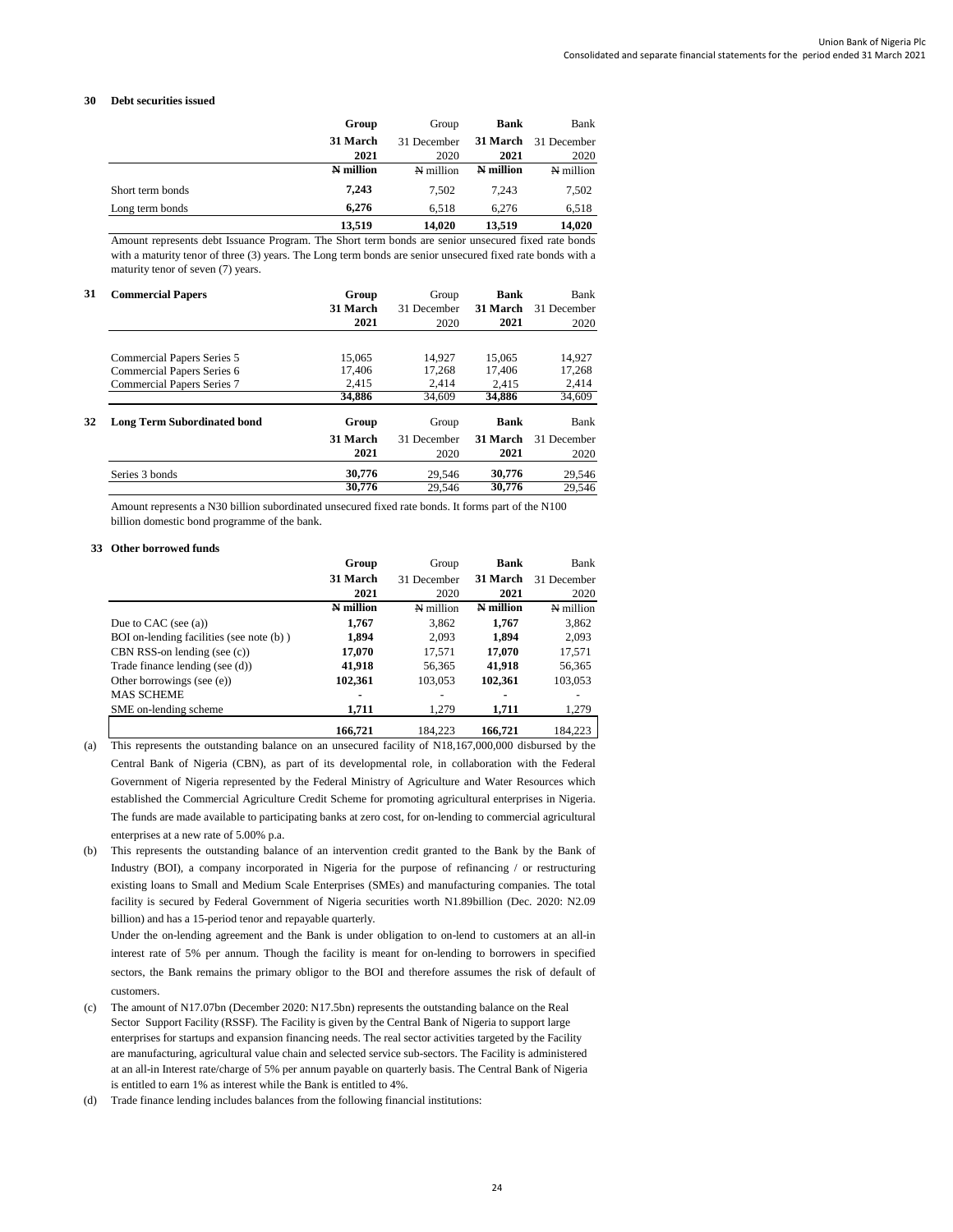**Group**

|                        | Group            | Group               | Group            | Group               |
|------------------------|------------------|---------------------|------------------|---------------------|
|                        | 31 March<br>2021 | 31 December<br>2020 | 31 March<br>2021 | 31 December<br>2020 |
|                        | \$ million       | \$ million          | <b>N</b> million | N million           |
| Mashreq Bank           | 61               | 57                  | 25,006           | 22,868              |
| Access Bank UK         | 41               | 49                  | 16,890           | 19,465              |
| COMMERZBANK AG GERMANY | ۰                | 30                  |                  | 11,999              |
| Citibank N.A. UK       | ۰                |                     | 22               | 2,033               |
|                        | 103              | 136                 | 41,918           | 56,365              |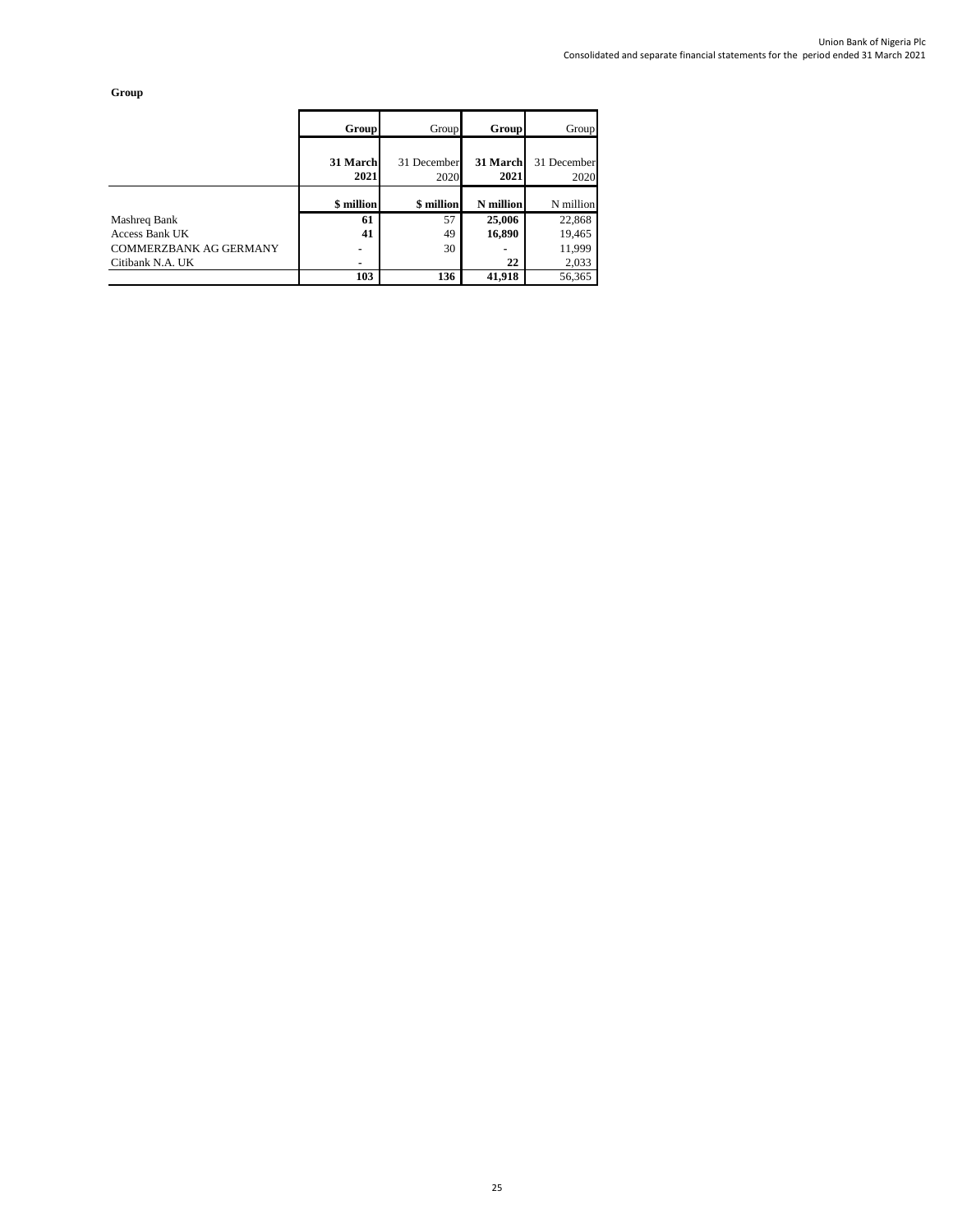#### (e) Other borrowings consists of the balances of foreign currency denominated liabilities obtained from the financial institution below:

|             | Group      | Group       | Group     | Group       |
|-------------|------------|-------------|-----------|-------------|
|             |            |             |           |             |
|             | 31 March   | 31 December | 31 March  | 31 December |
|             | 2021       | 2020        | 2021      | 2020        |
|             | \$ million | \$ million  | N million | N million   |
| <b>OPIC</b> | 146        | 146         | 59,546    | 58,396      |
| Afreximbank | 105        | 112         | 42,815    | 44,657      |
|             | 251        | 258         | 102,361   | 103,053     |

| <b>Bank</b>            | <b>Bank</b> | Bank        | <b>Bank</b>      | Bank        |
|------------------------|-------------|-------------|------------------|-------------|
|                        |             |             |                  |             |
|                        | 31 March    | 31 December | 31 March         | 31 December |
|                        | 2021        | 2020        | 2021             | 2020        |
|                        | \$ million  | \$ million  | <b>A</b> million | N million   |
| Mashreq Bank           | 61          | 57          | 25,006           | 22,868      |
| Access Bank UK         | 41          | 49          | 16,890           | 19,465      |
| COMMERZBANK AG GERMANY |             | 30          |                  | 11,999      |
| CITIBANK N.A. U.K.     | 0           |             | 22               | 2,033       |
|                        | 103         | 136         | 41,918           | 56,366      |

(e) Other borrowings consists of the balances of foreign currency denominated liabilities obtained from the financial institution below:

|             | <b>Bank</b> | Bank        | <b>Bank</b> | Bank        |
|-------------|-------------|-------------|-------------|-------------|
|             |             |             |             |             |
|             | 31 March    | 31 December | 31 March    | 31 December |
|             | 2021        | 2020        | 2021        | 2020        |
|             | \$ million  | \$ million  | million     | N million   |
| <b>OPIC</b> | 146         | 146         | 59,546      |             |
| Afreximbank | 105         | 112         | 42,815      | 103,053     |
|             | 251         | 258         | 102,361     | 103,053     |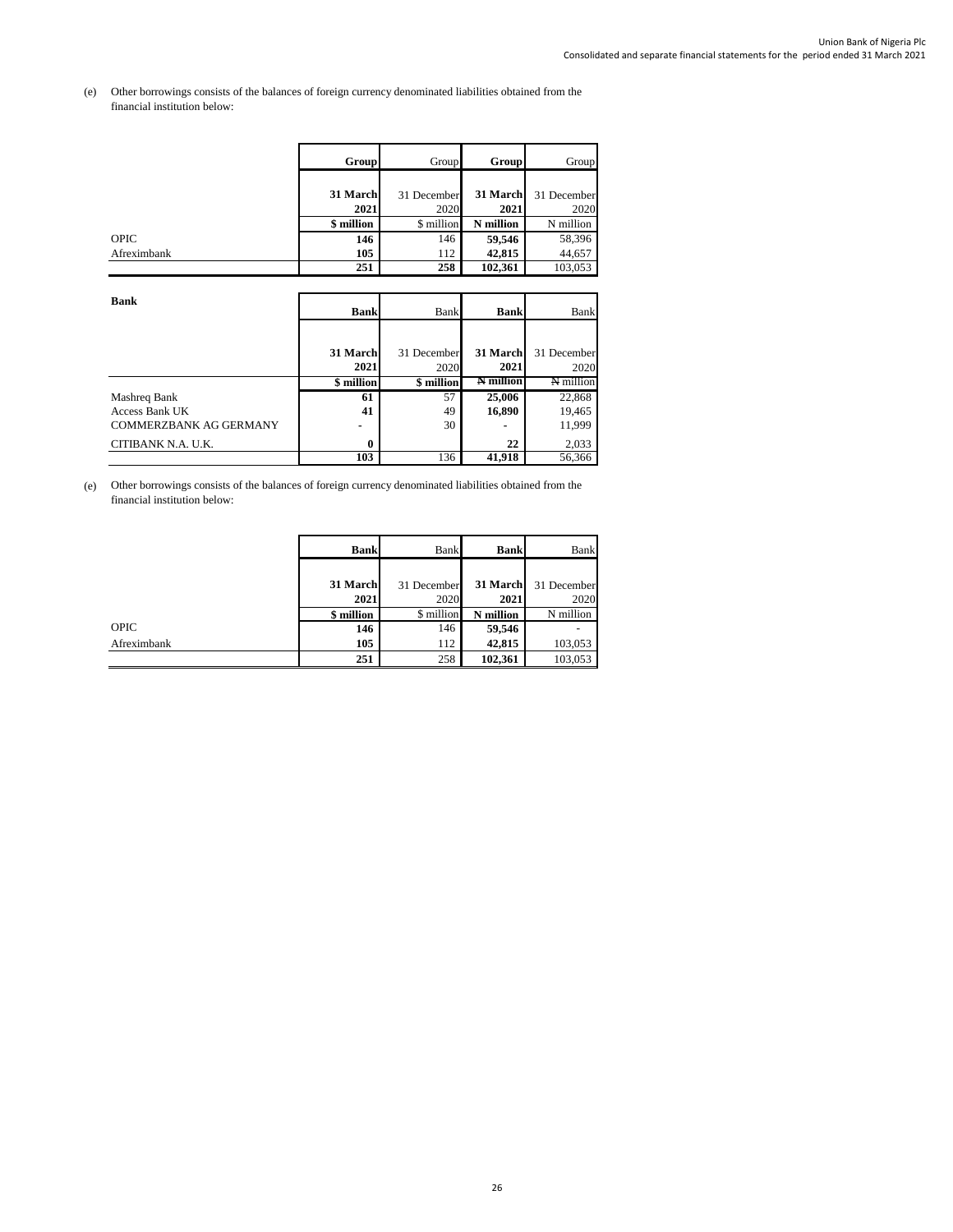## **34 Discontinued operations**

## **(a) Profit for the period from discontinued operations**

Profit for the period from discontinued operations represents the operating results of subsidiaries held for

The profit for the period from discontinued operations comprises:

|                                                                          | Group      | Group      |
|--------------------------------------------------------------------------|------------|------------|
|                                                                          | March 2021 | March 2020 |
|                                                                          | N million  | N million  |
| <b>Gross income</b>                                                      | 353        | 1,170      |
| <b>Gross expense</b>                                                     | (929)      | (1,208)    |
| Interest Income                                                          | 238        | 987        |
| <b>Interest Expense</b>                                                  | (66)       | (327)      |
| Net interest income                                                      | 172        | 660        |
| Recoveries on credit losses                                              |            |            |
| Net interest income after impairment charge for credit losses            | 172        | 660        |
| Net fee and commission income                                            |            |            |
| Net trading income                                                       | 27         | 19         |
| Other operating income                                                   | 87         | 165        |
| Total operating income                                                   | 114        | 184        |
| Total non-interest income                                                | 114        | 184        |
| <b>Operating Income</b>                                                  | 286        | 844        |
| Net impairment loss on financial assets                                  | 184        | 67         |
| Net operating income after net impairment loss on other financial assets | 470        | 911        |
| Personnel expenses                                                       | (663)      | (565)      |
| Depreciation and amortization                                            | (67)       | (77)       |
| Other operating expenses                                                 | (316)      | (306)      |
| Loss before tax from discontinued operations                             | (576)      | (38)       |
| Income tax expense                                                       |            |            |
| Loss from discontinued operations (net of tax)                           | (576)      | (38)       |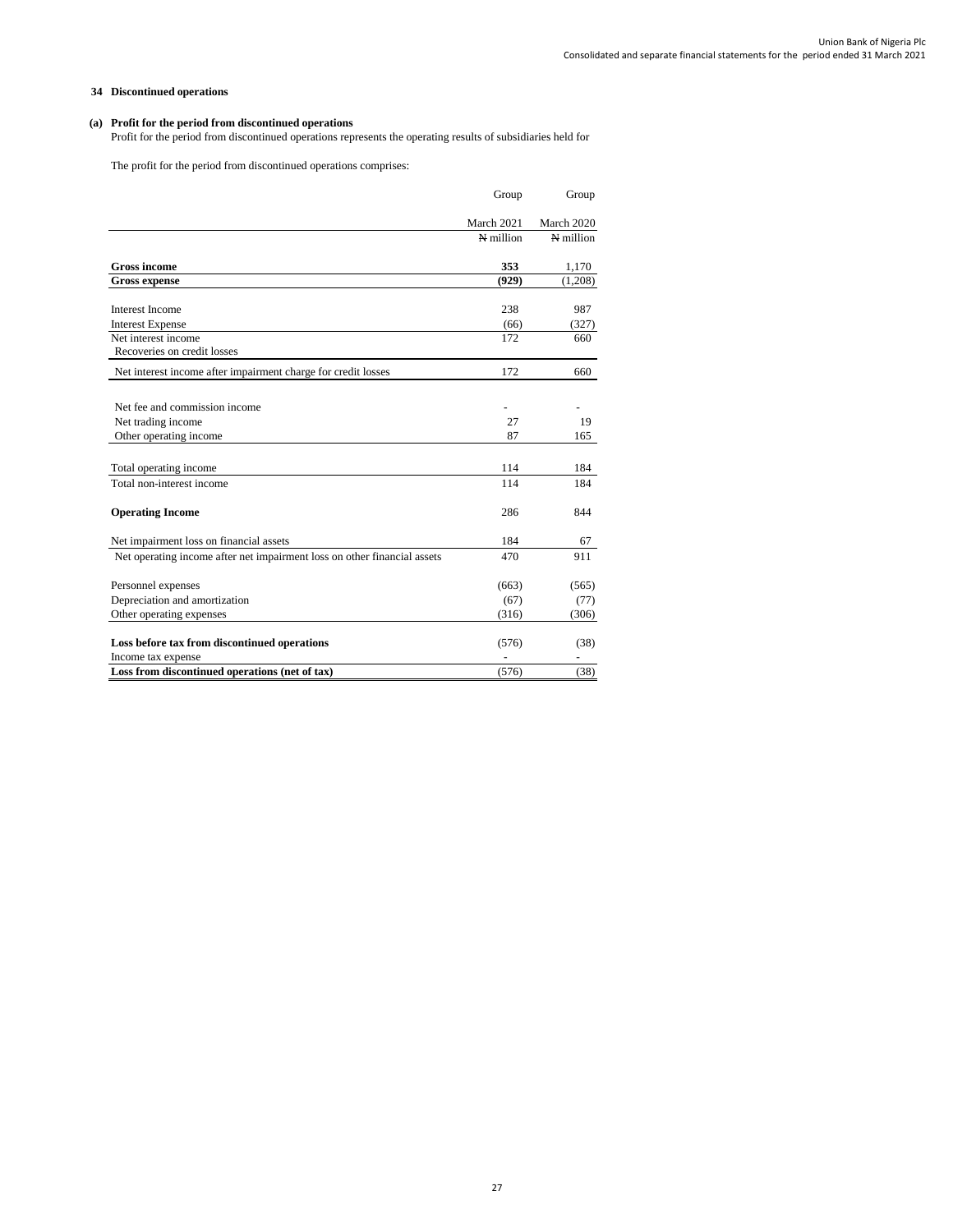#### **Assets classified as held for sale**

|                                 | Group     | Group       | <b>Bank</b> | Bank        |
|---------------------------------|-----------|-------------|-------------|-------------|
|                                 | 31 March  |             | 31 March    |             |
|                                 |           | 31 December |             | 31 December |
|                                 | 2021      | 2020        | 2021        | 2020        |
|                                 | N million | N million   | N million   | N million   |
| Cash and cash equivalents       | 31,459    | 86,195      |             |             |
| Investments in subsidiaries     | ۰         |             | 8,372       | 8,372       |
| Loans and advances to customers | 16,180    | 15,584      |             |             |
| Investment securities           | 8,087     | 11,334      |             |             |
| Property and equipment          | 60        | 68          | ۰           |             |
| Intangible assets               | 137       | 150         | ٠           |             |
| Other assets                    | 2,139     | 1,208       | ٠           |             |
| right of use asset              |           | 754         |             |             |
|                                 | 58,062    | 115,293     | 8,372       | 8,372       |
|                                 | 58,062    | 115,293     | 8,372       | 8.372       |

# **(c) Liabilities for assets classified as held for sale**

|                              | Group     | <b>Bank</b> |                          | Bank        |
|------------------------------|-----------|-------------|--------------------------|-------------|
|                              | 31 March  | 31 December | 31 March                 | 31 December |
|                              | 2021      | 2020        | 2021                     | 2020        |
|                              | N million | N million   | N million                | N million   |
| Deposit from banks           | 10,483    | 68,808      | $\overline{\phantom{0}}$ |             |
| Deposits from customers      | 30,397    | 33,749      | -                        |             |
| Other liabilities            | 1,659     | 2,323       |                          |             |
| Retirement benefit obligatio |           |             |                          |             |
| Other liabilities            |           | 1,843       |                          |             |
|                              | 42.539    | 104,400     |                          |             |

In the opinion of the Directors, assets held for sale have been recognised at the lower of their carrying amount and fair value less costs to sell.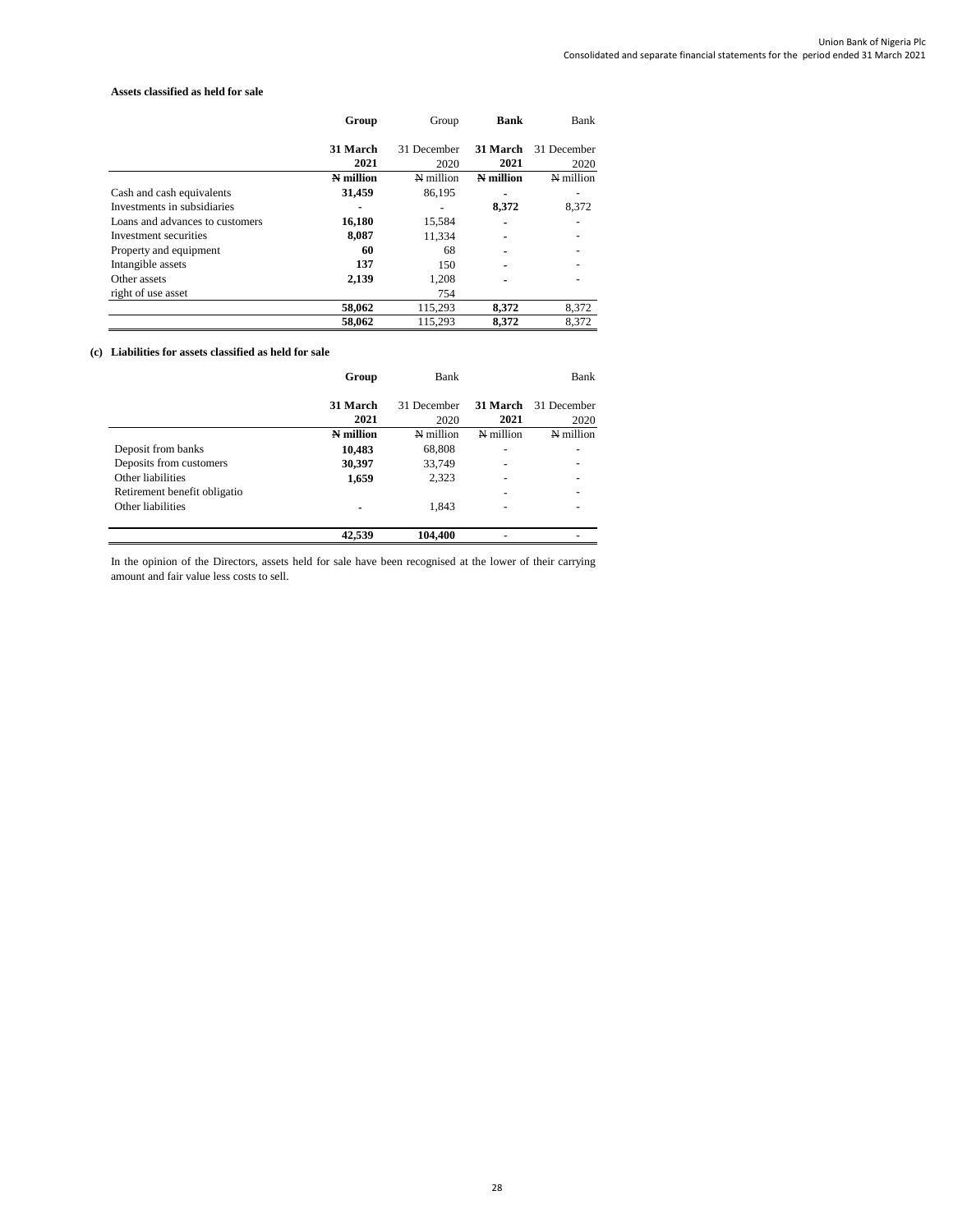## **35 Capital and reserves**

|     | Share capital                                             | Group     | Group                | <b>Bank</b>     | Bank                 |
|-----|-----------------------------------------------------------|-----------|----------------------|-----------------|----------------------|
|     |                                                           |           | 31 March 31 December | 31 March        | 31 December          |
|     |                                                           | 2021      | 2020                 | 2021            | 2020                 |
|     |                                                           | N million | N million            | N million       | N million            |
| (a) | Minimum Share Capital                                     |           |                      |                 |                      |
|     | 35,000,000,000 (Dec 2019: 35,000,000,000) Ordinary shares |           |                      |                 |                      |
|     | of 50 kobo each                                           | 17,500    | 17,500               | 17,500          | 17,500               |
|     |                                                           | Group     | Group                | <b>Bank</b>     | Bank                 |
|     |                                                           |           | 31 March 31 December |                 | 31 March 31 December |
|     |                                                           | 2021      | 2020                 | 2021            | 2020                 |
|     |                                                           | N million | N million            | N million       | N million            |
| (b) | Issued and fully paid -                                   |           |                      |                 |                      |
|     | 29,264,484,854, (Dec. 2019: 29,120,752,788) Ordinary      |           |                      |                 |                      |
|     | shares of 50kobo each                                     | 14,633    | 14,607               | 14,633          | 14,607               |
|     |                                                           |           |                      |                 |                      |
|     |                                                           | Group     | Group                | <b>Bank</b>     | Bank                 |
|     |                                                           |           | 31 March 31 December | <b>31 March</b> | 31 December          |
|     |                                                           | 2021      | 2020                 | 2021            | 2020                 |
|     |                                                           | N million | N million            | N million       | N million            |
|     | Balance, beginning of year                                | 14,607    | 14,561               | 14,607          | 14,561               |
|     | Additions during the year                                 |           | 46                   |                 | 46                   |
|     | Balance, end of year                                      | 14.607    | 14.607               | 14.607          | 14.607               |

## **(c) Share premium**

Share premium is the excess paid by shareholders over the nominal value for their shares.

|                                        | Group<br>2021 | Group<br>31 March 31 December<br>2020 | Bank<br><b>31 March</b><br>2021 | Bank<br>31 December<br>2020 |
|----------------------------------------|---------------|---------------------------------------|---------------------------------|-----------------------------|
|                                        | N million     | $N$ million                           | N million                       | N million                   |
| Balance, begining of year              | 133,235       | 187.091                               | 133,235                         | 187,091                     |
| Transfer from share premium            | ۰             | (54, 458)                             | $\overline{\phantom{0}}$        | (54, 458)                   |
| <b>Employee Share Incentive Scheme</b> |               | 602                                   | ٠                               | 602                         |
| Balance, end of year                   | 133.235       | 133.235                               | 133.235                         | 133,235                     |
| Share capital and share premium        | 147.842       | 147.842                               | 147.842                         | 147,842                     |

#### **(d) Other reserves**

The other reserves includes Statutory reserves, Fair value reserve, Regulatory risk reserves, Small and Medium Scale Industries Reserve (SMEEIS) and Capital reserve.

|                                                    | Group     | Group                | <b>Bank</b> | Bank                 |
|----------------------------------------------------|-----------|----------------------|-------------|----------------------|
|                                                    |           | 31 March 31 December |             | 31 March 31 December |
|                                                    | 2021      | 2020                 | 2021        | 2020                 |
|                                                    | N million | N million            | N million   | N million            |
| <b>Translation reserve</b>                         | 17.431    | 17.273               | 1.895       | 1,895                |
| Excess clawback reserves                           | (14,918)  | (14,918)             | (14,918)    | (14,918)             |
| SMEEIES/AGSMEIS reserve                            | 6.774     | 6.774                | 6.774       | 6,774                |
| Capital reserve                                    | 5,489     | 5,489                | 5,489       | 5,489                |
| Impairment on instruments at FVTOCI                | 52        | 52                   | 52          | 52                   |
| Equity component of employee benefit remeasurement | 2.525     | 2,633                | 2,633       | 2,633                |
|                                                    | 17.354    | 17.303               | 1.925       | 1.925                |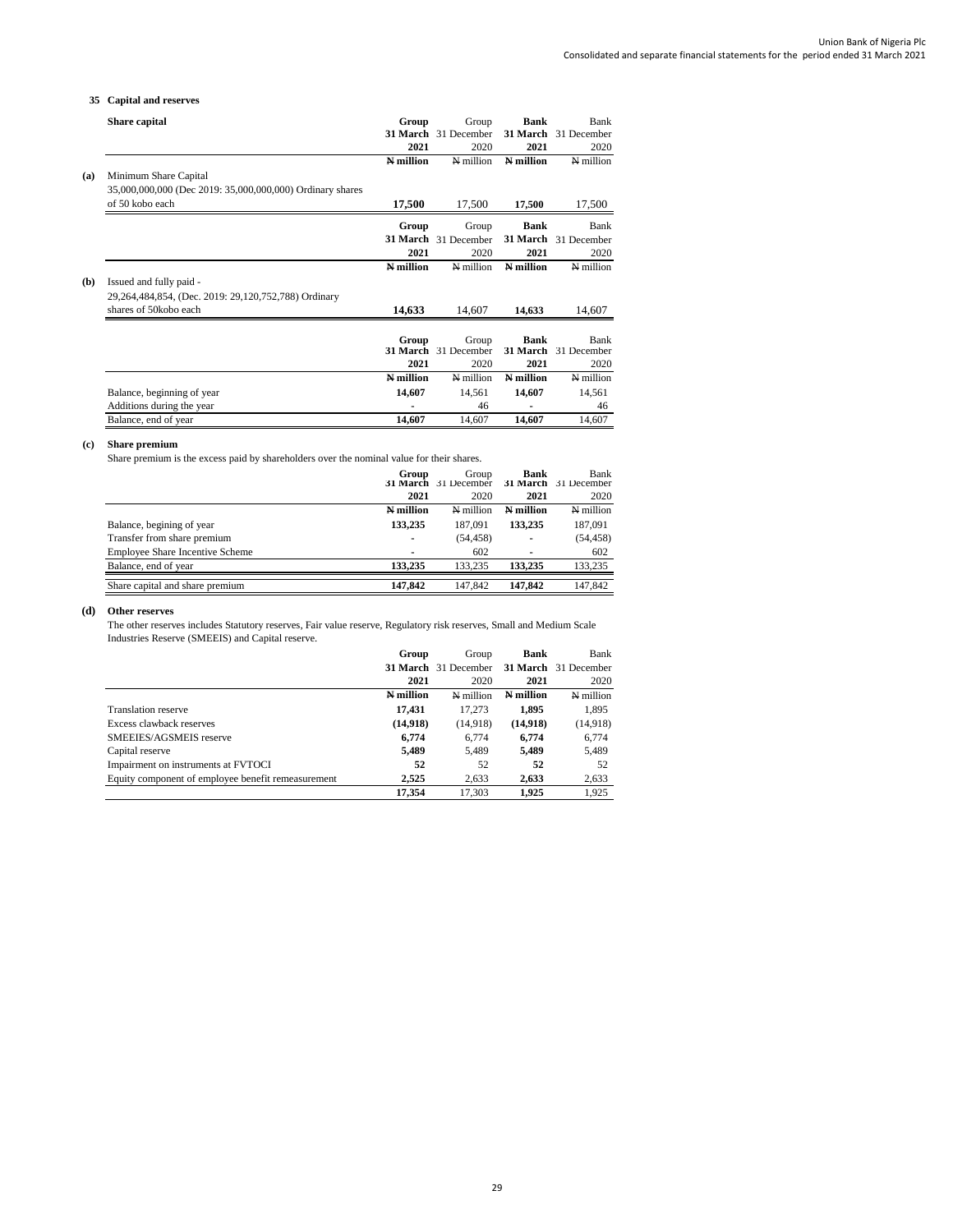#### **(i) Statutory reserves**

Nigerian banking regulations require the Bank to make an annual appropriation to a statutory reserve. As stipulated by S.16(1) of the Banks and Other Financial Institution Act of Nigeria, an appropriation of 30% of profit after tax is made if the statutory reserve is less than paid-up share capital and 15% of profit after tax if the statutory reserve is greater than the paid up share capital.

#### **(ii) Fair value reserve**

The fair value reserve includes the net cumulative change in the fair value of financial instruments at fair value through other comprehensive income.

#### **(iii) Regulatory risk reserve**

The regulatory risk reserve warehouses the difference between the impairment on loans and advances computed under Nigeria GAAP based on the Central Bank of Nigeria prudential guidelines and provisions specified by the central banks of foreign subsidiaries, compared with the incurred loss model used in calculating the impairment under IFRSs.

#### **(iv) Other reserves**

The other reserves include Small and Medium Scale Industries Reserve (SMEEIS), Contingency reserve, Capital reserve, Translation reserve.

#### **(v) Agricultural/Small and Medium Enterprises Investment Scheme (AGSMEIS/SMEEIS):**

The SMEEIS reserve is maintained to comply with the Central Bank of Nigeria (CBN) requirement that all licensed banks set aside a portion of the profit after tax in a fund to be used to finance equity investment in qualifying small and medium scale enterprises. Under the terms of the guideline (amended by CBN letter dated 11 July 2006), the contribution was 10% of profit after tax for the first 5 periods , and thereafter reduced to 5% of profit after tax.

In April 2017, the Central Bank of Nigeria issued guidelines to govern the operations of the Agricultural/Small and Medium Enterprises Scheme (AGSMIES), which was established to support the Federal Government's efforts at promoting agricultural businesses and Small and Medium Enterprises (SMEs) as vehicles for achieving sustainable economic development and employment generation.

Though there's no longer mandatory transfers to this reserve under the earlier directives, all Nigerian banks are now required to set aside an amount equal to 5% of their annual Profits After Tax (PAT) towards the funding of equity investments, which qualify under the AGSMEIS Scheme.

#### **(vi) Translation reserve** Translation reserve comprises all foreign exchange differences arising from translation of the financial statements of

foreign operations.

#### **(vii) Excess Capital Clawback**

Under the recapitalisation plan of the Bank executed in 2011, the Asset Management Corporation of Nigeria (AMCON) provided Financial Accommodation to bring the Bank's Completion Net Assets Value (NAV) to zero.

The Financial Accommodation provided by AMCON exceeded the Bank's Completion NAV of zero, calculated as at 31 December 2011, by N14.918 billion. This excess amount was refunded to AMCON during the year ended 31st December, 2012.

#### **(viii) Share based payment reserve**

This represents the provision for liabilities under the equity settled portion of the Group's shares incentive scheme which enables key management personnel to benefit from the performance of the Group.

The movement is shown below

|                                   | Group     | Group<br>31 March 31 December 31 March 31 December | <b>Bank</b> | Bank      |
|-----------------------------------|-----------|----------------------------------------------------|-------------|-----------|
|                                   | 2021      | 2020                                               | 2021        | 2020      |
|                                   | N million | N million                                          | N million   | N million |
| Balance, begining of year         |           | 282                                                | ٠           | 282       |
| Share transferred during the year |           | 366                                                | ٠           | 366       |
| Vested shares during the year     |           | (648)                                              | ٠           | (648)     |
| Balance, end of year              |           | ۰                                                  | ۰           |           |